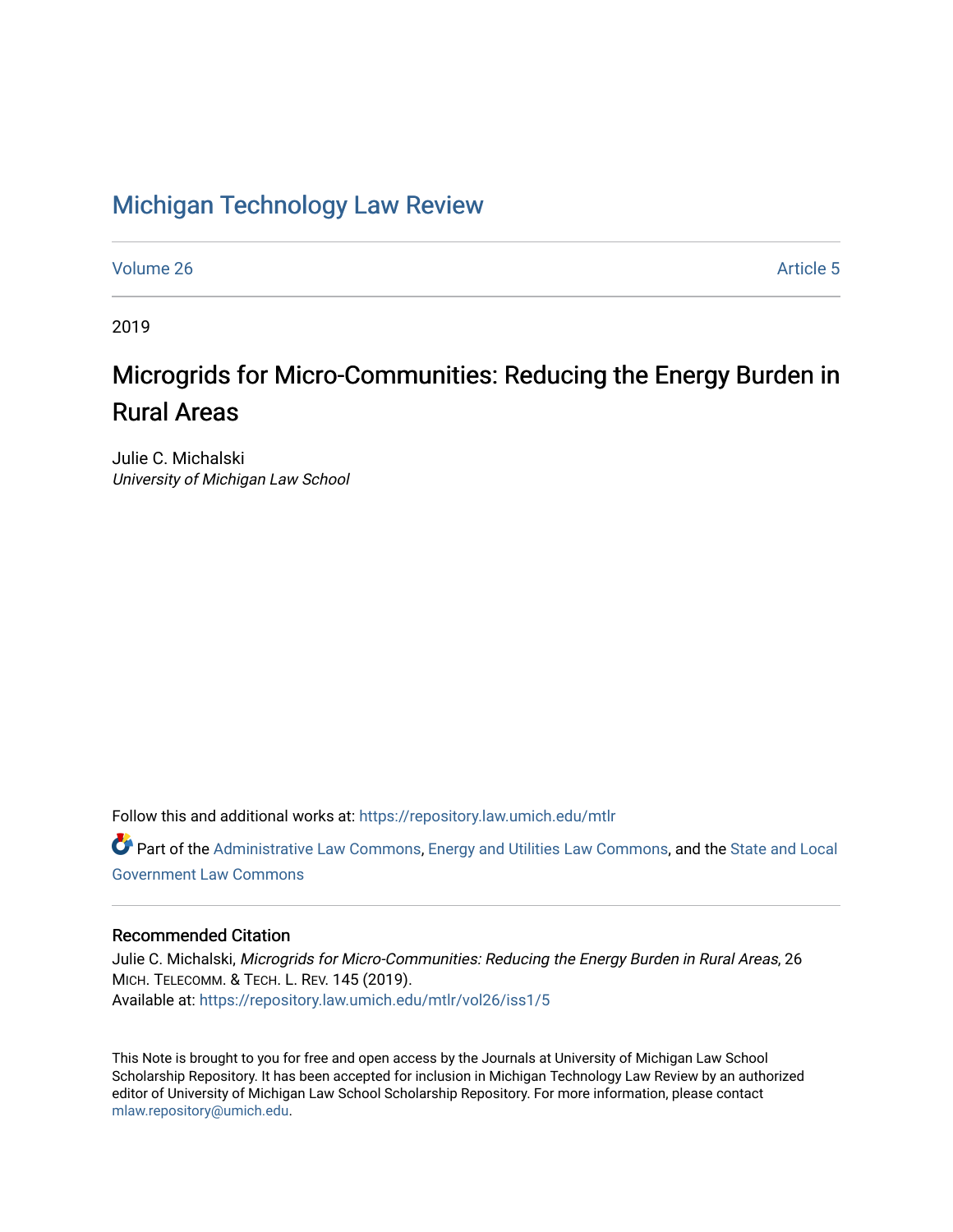# **NOTE**

# **MICROGRIDS FOR MICRO-COMMUNITIES: REDUCING THE ENERGY BURDEN IN RURAL AREAS**

#### *Julie C. Michalski\**

*Rural communities currently face some of the highest energy costs and lowest reliability in the country, due in part to long transmission distances and low population densities. The North American Supergrid ("NAS") has been proposed as a solution for increased grid stability, resiliency, and renewable generation with decreased carbon emissions and energy cost across the lower 48 states. Although the NAS could help with these energy goals, it is likely that benefits of the NAS would bypass many rural or isolated communities outside of the transmission step-down points. As the NAS will not help rural communities, states can take regulatory action aimed at promoting microgrid systems of locally generated renewable energy. Remote communities in Alaska have already taken advantage of microgrid systems, and Alaska's microgrid policies could serve as a model for rural communities in the lower 48. This Note proposes regulatory changes to states' microgrid policies, based on Alaska's policies, to bolster renewable generation based microgrid system development for rural communities by (1) identifying and clearly defining important factors affecting microgrid implementation, (2) setting high renewable portfolio standards, (3) increasing financial investment, and (4) collaborating with other states and interest groups to share information. By considering Alaska's policies as a prototype, states across the country can increase rural residents' access to affordable energy.* 

 <sup>\*</sup> JD, University of Michigan Law School 2019, Dow Sustainability Fellow, 2018. Thanks to Professor Howard Learner of the Environmental Law and Policy Center for his input and assistance with navigating energy policy, and to Professors David Uhlmann and James Hines, Jr. for introducing the author to energy law. Thanks also to Jonathan Tietz, JD, for his excellent assistance with editing.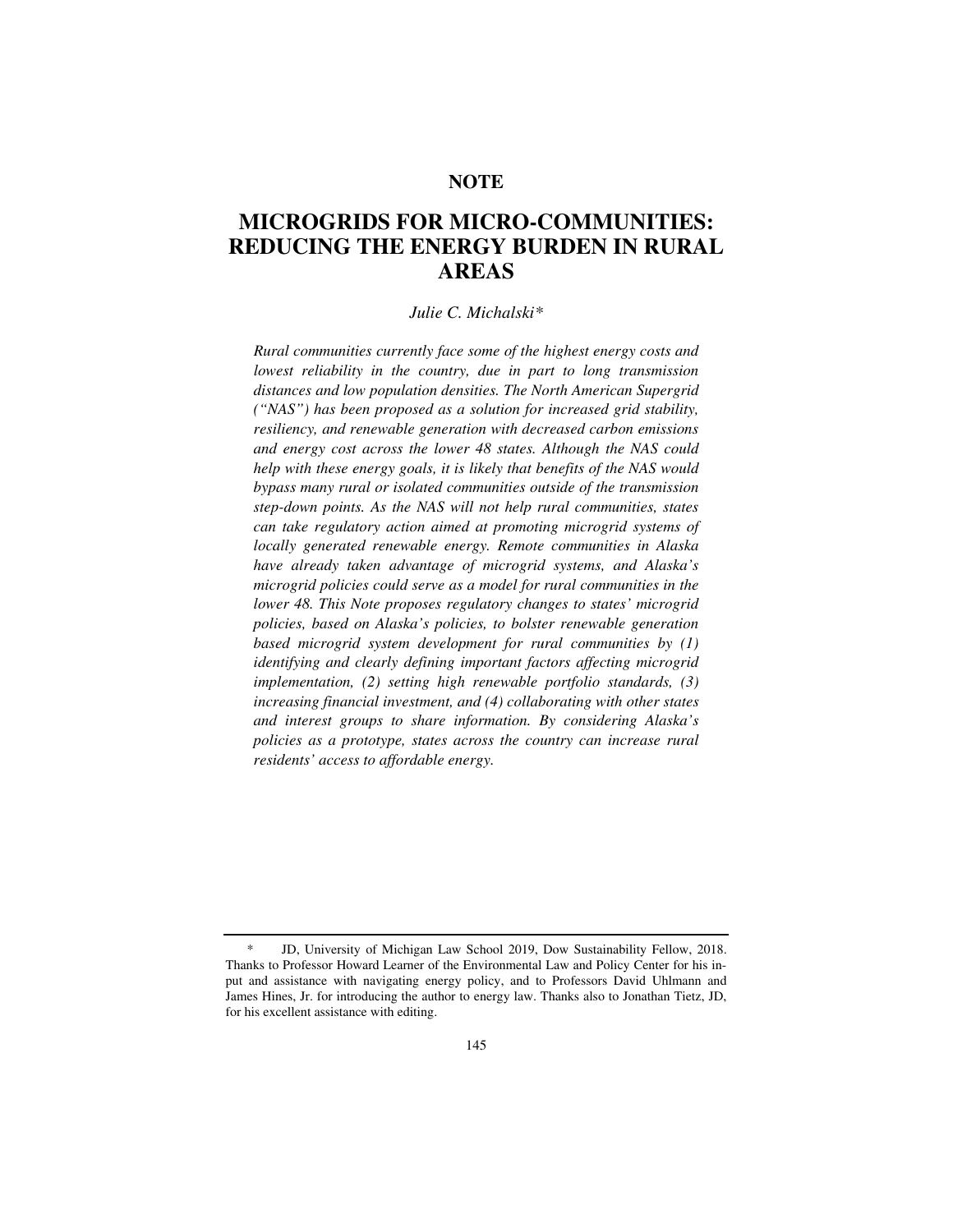# Table of Contents

| L    |    |                                                                      |  |
|------|----|----------------------------------------------------------------------|--|
|      | A. |                                                                      |  |
|      |    | $1_{-}$                                                              |  |
|      |    | 2.                                                                   |  |
|      |    | 3.                                                                   |  |
|      | B. |                                                                      |  |
|      |    | Choices Between Food, Medicine, and Electricity  153<br>$\mathbf{1}$ |  |
| II.  |    |                                                                      |  |
|      | А. | The Proposed North American Supergrid Transmission                   |  |
|      |    |                                                                      |  |
|      | B. |                                                                      |  |
|      |    | 1.                                                                   |  |
|      |    | $2^{2}$                                                              |  |
|      | C. |                                                                      |  |
|      |    | $1_{-}$                                                              |  |
|      |    | $\mathcal{D}_{\mathcal{L}}$                                          |  |
| III. |    |                                                                      |  |
|      |    |                                                                      |  |
|      |    | $1_{-}$                                                              |  |
|      |    | 2.                                                                   |  |
|      |    | High Renewable Portfolio Standards 166<br>3.                         |  |
|      |    | 4.                                                                   |  |
|      |    | 5.                                                                   |  |
|      | B. |                                                                      |  |
|      |    | Definitive Microgrid Policy Considerations 168<br>1.                 |  |
|      |    | 2.                                                                   |  |
|      |    | 3.                                                                   |  |
|      |    | $4_{\cdot}$                                                          |  |
|      |    |                                                                      |  |

#### **INTRODUCTION**

On a warm day in America, the buzzing of transmission lines can be heard among the sounds of birds, crickets, and cicadas. Electric infrastructure, although considered an eyesore by some, has become part of the everyday landscape, moving energy from its birthplace to the homes of millions.

Despite the grid's visibility, few people in the U.S. consider the efforts necessary to keep the grid functioning: power has nearly always appeared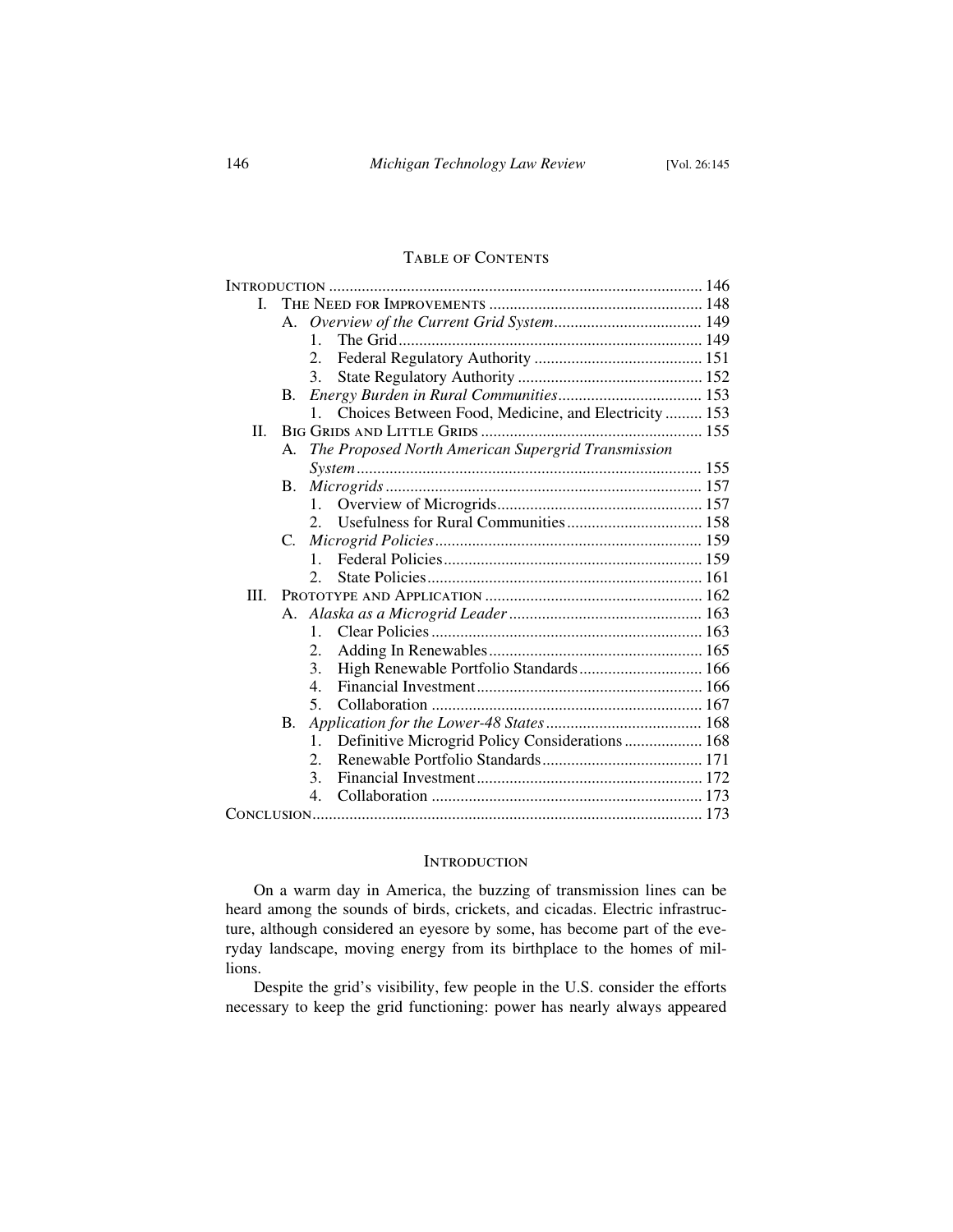instantly at the flip of a switch. Yet major blackouts occurred in 2003, 2011, and  $2012$ , and approximately 36.7 million people experienced power outages in 2017.<sup>2</sup> The grid is known to be vulnerable to electromagnetic and cyber threats, $3$  and electricity costs are projected to continue rising. $4$  On top of these issues is the recognition that greenhouse gas emissions from old electricity generation techniques contribute to global catastrophic climate change.<sup>5</sup> The current grid is facing challenges that its nineteenth century designers could not have anticipated. One suggestion to meet these challenges is the North American Supergrid ("NAS"), a proposed transcontinental update to our energy system designed to transmit abundant renewable energy from the windy center and sunny southwest of the country to the more populous, energy-hungry coasts, while keeping voltage stable across the system.<sup>6</sup>

The proposed NAS has the attractive goals of making our electricity infrastructure more resilient and cost-effective while reducing power sector carbon emissions.<sup>7</sup> Unsurprisingly, a system of this magnitude will encounter an abundance of legal issues, specifically the lack of backstop siting authority for the Federal Energy Regulatory Commission's ("FERC's") use of eminent domain, as well as dormant commerce clause considerations, among other challenges. <sup>8</sup> If the large legal hurdles involved in siting such a system can be overcome, the NAS would deliver cleaner, cheaper, and more reliable energy across the country. Despite these benefits, the NAS would

 3. FED. ENERGY REG. COMM'N, ELECTROMAGNETIC PULSE: EFFECTS ON THE U.S. POWER GRID (2010), https://www.ferc.gov/industries/electric/indus-act/reliability/ cybersecurity/ferc\_executive\_summary.pdf; ROBERT K. KNAKE, A CYBERATTACK ON THE U.S. POWER GRID: CONTINGENCY PLANNING MEMORANDUM NO. 31 (April 3, 2017), https://www.cfr.org/sites/default/files/pdf/2017/03/ContingencyPlanningMemo31\_Knake.pdf.

 4. Abhilash Kantamneni et al., *Emerging Economic Viability of Grid Defection in a Northern Climate Using Solar Hybrid Systems*, 95 ENERGY POL'Y 378, 379 (2016).

 5. *See* Fiona Harvey, *Scientists Set Out How to Halve Greenhouse Gas Emissions by 2030*, THE GUARDIAN (Sept. 18, 2019 7:00 PM), https://www.theguardian.com/environment/ 2019/sep/19/power-halve-greenhouse-gas-emissions-2030-climate-scientists.

6. *See* Matthew L. Wald, *How to Build the Supergrid*, SCI. AM., Nov. 2010, at 56, 59.

 7. Charles Bayless & Thomas Petri, *Upgrade America's 19th-Century Electric Grid*, WALL ST. J. (June 4, 2018, 6:52 PM), https://www.wsj.com/articles/upgrade-americas-19thcentury-electric-grid-1528152728; CLIMATE INST., NORTH AMERICAN SUPERGRID: TRANSFORMING ELECTRICITY TRANSMISSION 5 (2017), http://cleanandsecuregrid.org/wpcontent/uploads/2017/12/North-American-Supergrid.pdf.

 8. A full discussion of these issues is outside the scope of this Note, but for a comprehensive overview, see Alexandra B. Klass, *The Electric Grid at a Crossroads: A Regional Approach to Siting Transmission Lines*, 48 U.C. DAVIS L. REV. 1895, 1914–16 (2015); CLIMATE INST., *supra* note 7, at 65–67.

 <sup>1.</sup> *9 of the Worst Power Outages in United States History*, ELECTRIC CHOICE, https://www.electricchoice.com/blog/worst-power-outages-in-united-states-history/ (last visited Dec. 10, 2018).

 <sup>2.</sup> Matt Kraus, *36.7 Million Affected by Power Outages in 2017, Per Eaton Study*, ELECTRICAL CONTRACTOR (March 2018), https://www.ecmag.com/section/systems/367 million-affected-power-outages-2017-eaton-study.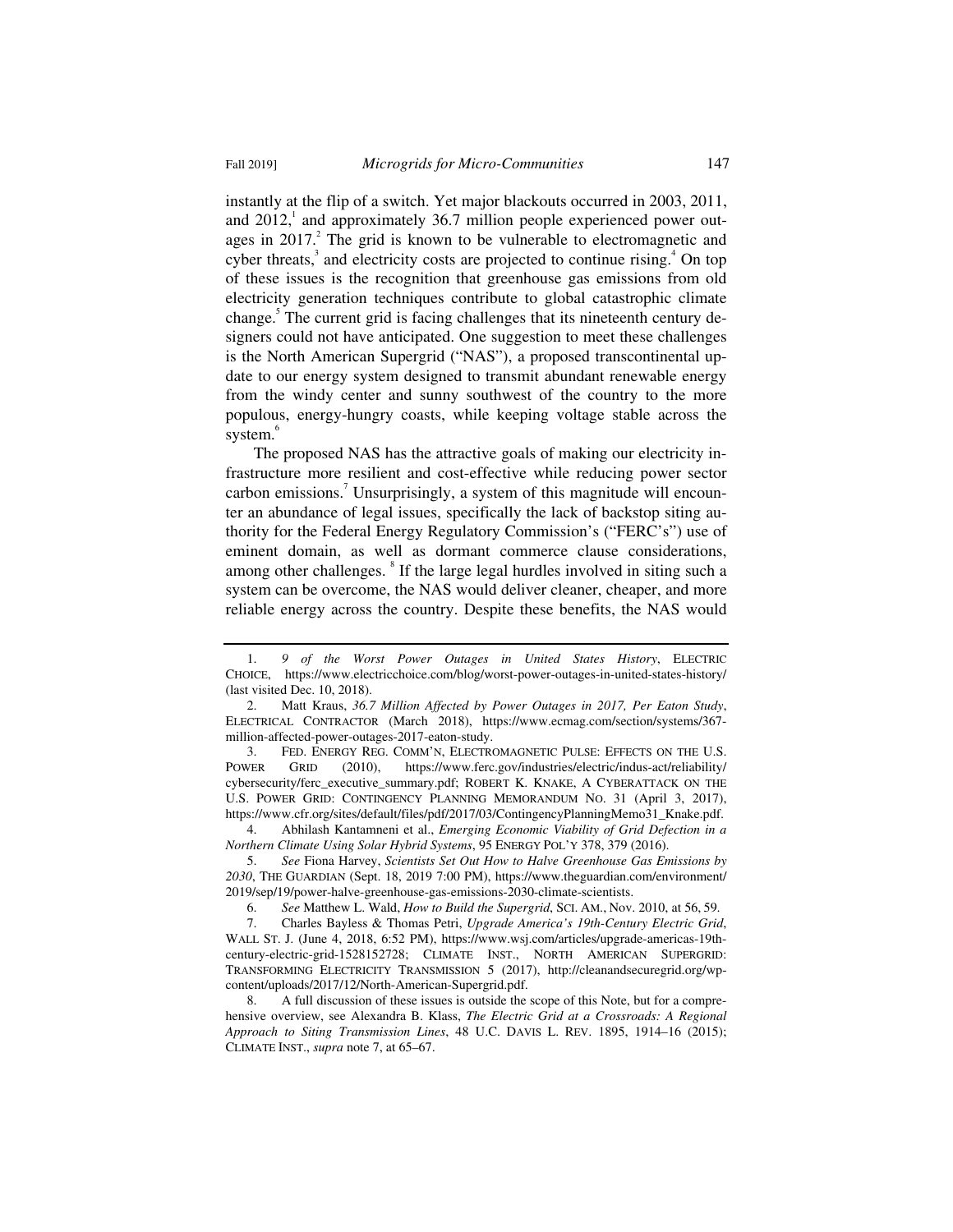fail to address energy costs in rural areas located outside the NAS's endpoints or intermediate step-down feeder line locations.<sup>9</sup> These rural, often low-income areas experience some of the highest energy costs and lowest reliability in the country but would be unable to benefit from the NAS due to the continued cost of transmission to their remote locations.

One way to help these rural communities, with or without the implementation of the NAS, would be to increase the use of localized generation and microgrid systems. Of all the states, Alaska is most familiar with these systems due to its rugged terrain, remote communities, and complete grid isolation from the lower 48 states. If states were to follow Alaska's lead in adopting pro-microgrid policies, with an emphasis on renewables, rural communities would have access to benefits similar to those provided to NAS beneficiaries without the added cost of long-distance transmission.

The United States desperately needs to overhaul its energy systems, $10$ and the NAS would help the United States reach goals of energy system resilience combined with cost and carbon reductions. Other than the overall carbon reduction, however, NAS benefits are unlikely to help those living in rural areas that face high energy burdens. This Note proposes that microgrids, rather than the NAS, provide a better solution for rural communities, and that regulatory changes to states' microgrid policies will assist in microgrid development. Part I provides an overview of the energy burden faced by rural communities and the current grid and regulatory system. Part II discusses the proposed NAS and microgrids and posits that microgrid systems are more beneficial to rural communities than the US's current system or the NAS. Part III considers Alaska's policies as a prototype for microgrid implementation in rural areas in the lower 48 states, and proposes that states can use their regulatory systems to reduce energy burden in these areas by (1) identifying and clearly defining important factors affecting microgrid implementation, (2) setting high renewable portfolio standards, (3) increasing financial investment, and (4) collaborating with other states and interest groups to share information.

#### I. The Need for Improvements

This Part I provides an overview of the U.S. grid system and regulation in Section A, followed by an examination of the high energy burden experienced by rural consumers in Section B, and concludes that the current sys-

 <sup>9.</sup> The NAS would primarily be a transmission line with the purpose of moving energy long-distances; as a 52-node system, it is not designed to connect to step-down transformers to distribute energy at many points along its route. *See generally* CLIMATE INST., *supra*  note 7. For a detailed explanation of how the grid functions refer to *How the Electricity Grid Works*, UNION OF CONCERNED SCIENTISTS, https://www.ucsusa.org/clean-energy/howelectricity-grid-works (last visited June 30, 2019).

 <sup>10.</sup> Bayless & Petri, *supra* note 7.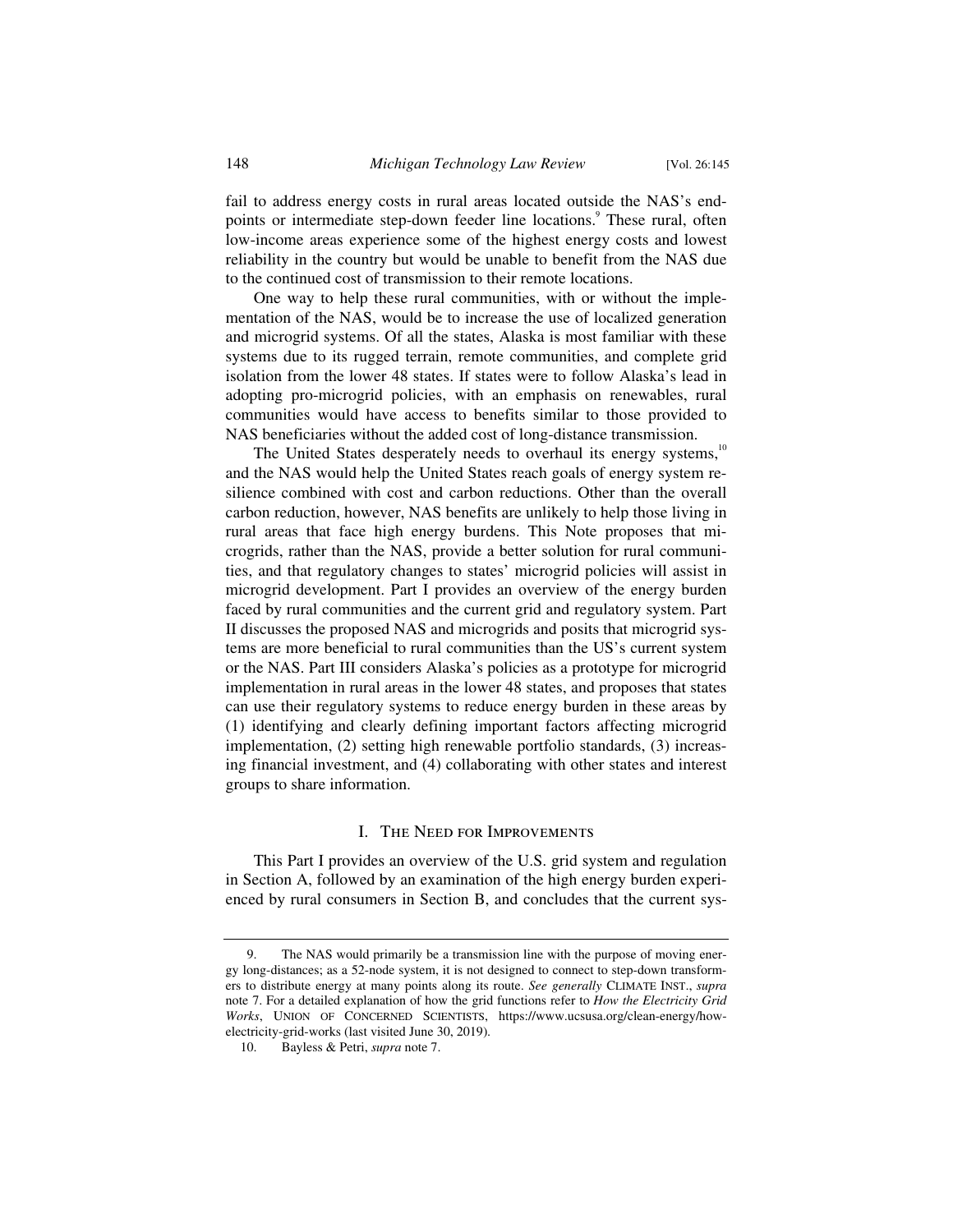tem fails to provide a method to address this burden. Part II explores two proposed solutions to ease the energy burden across the US, the North American Supergrid and microgrids, while changes to regulatory policy modeled after Alaska's policy is discussed in Part III.

# A. *Overview of the Current Grid System*

# 1. The Grid

Unlike the U.S. highway system, the energy grid was developed slowly and piecemeal as local demand grew across the country.<sup>11</sup> What we now commonly call "the grid" is not one integrated system across the country, but a collection of systems, each containing three components: (1) generation facilities where power is created, (2) transmission lines carrying highvoltage electricity over long distances, and (3) local distribution where transformers "step-down" the power to a lower voltage to be carried through local distribution lines to buildings.<sup>12</sup> These three components combine to create local grids, which connect with a larger system of neighboring grids, forming large systems called "interconnections."<sup>13</sup>

Interconnections allow electricity to flow between smaller grids within the interconnection along multiple routes, creating redundancy that enables generators to supply electricity to various load centers (areas of electricity demand) even when more local systems are disabled or unavailable.<sup>14</sup> This networking and redundancy in the system helps prevent interruptions in service when a transmission line or power plant fails.<sup>15</sup>

In the US, three large interconnections connect smaller regional electricity grids: the Eastern Interconnection, Western Interconnection, and Electricity Reliability Council of Texas ("ERCOT") Interconnection.<sup>16</sup> These regional interconnections operate largely independent of one another.<sup>17</sup>

 <sup>11.</sup> *See* John Kemp, *The Fantasy of a U.S. Super-Grid*, REUTERS (Oct. 15, 2009), http://blogs.reuters.com/breakingviews/2009/10/15/the-fantasy-of-a-us-super-grid/.

 <sup>12.</sup> *What Is the Grid? Explaining a Modern Engineering Marvel*, ENBRIDGE, https://www.enbridge.com/energy-matters/energy-school/grid-101 (last visited Dec. 10, 2018).

 <sup>13.</sup> Sarah Hoff, *U.S. Electric System Is Made Up of Interconnections and Balancing Authorities*, U.S. ENERGY INFO. ADMIN. (July 20, 2016), https://www.eia.gov/todayinenergy/ detail.php?id=27152.

 <sup>14.</sup> *Id.*

 <sup>15.</sup> *Id.*

 <sup>16.</sup> IIYA CHERNYAKHOVSKIY ET AL., U.S. LAWS AND REGULATIONS FOR RENEWABLE ENERGY GRID INTERCONNECTIONS, NAT'L RENEWABLE ENERGY LABORATORY 2 (Sept. 2016), https://www.nrel.gov/docs/fy16osti/66724.pdf.

 <sup>17.</sup> Hoff, *supra* note 13; OFFICE OF ELECTRICITY DELIVERY AND ENERGY RELIABILITY, U.S. DEP'T OF ENERGY, DOE/OE-0017, UNITED STATES ELECTRICITY INDUSTRY PRIMER 11 (July 2015), https://www.energy.gov/sites/prod/files/2015/12/f28/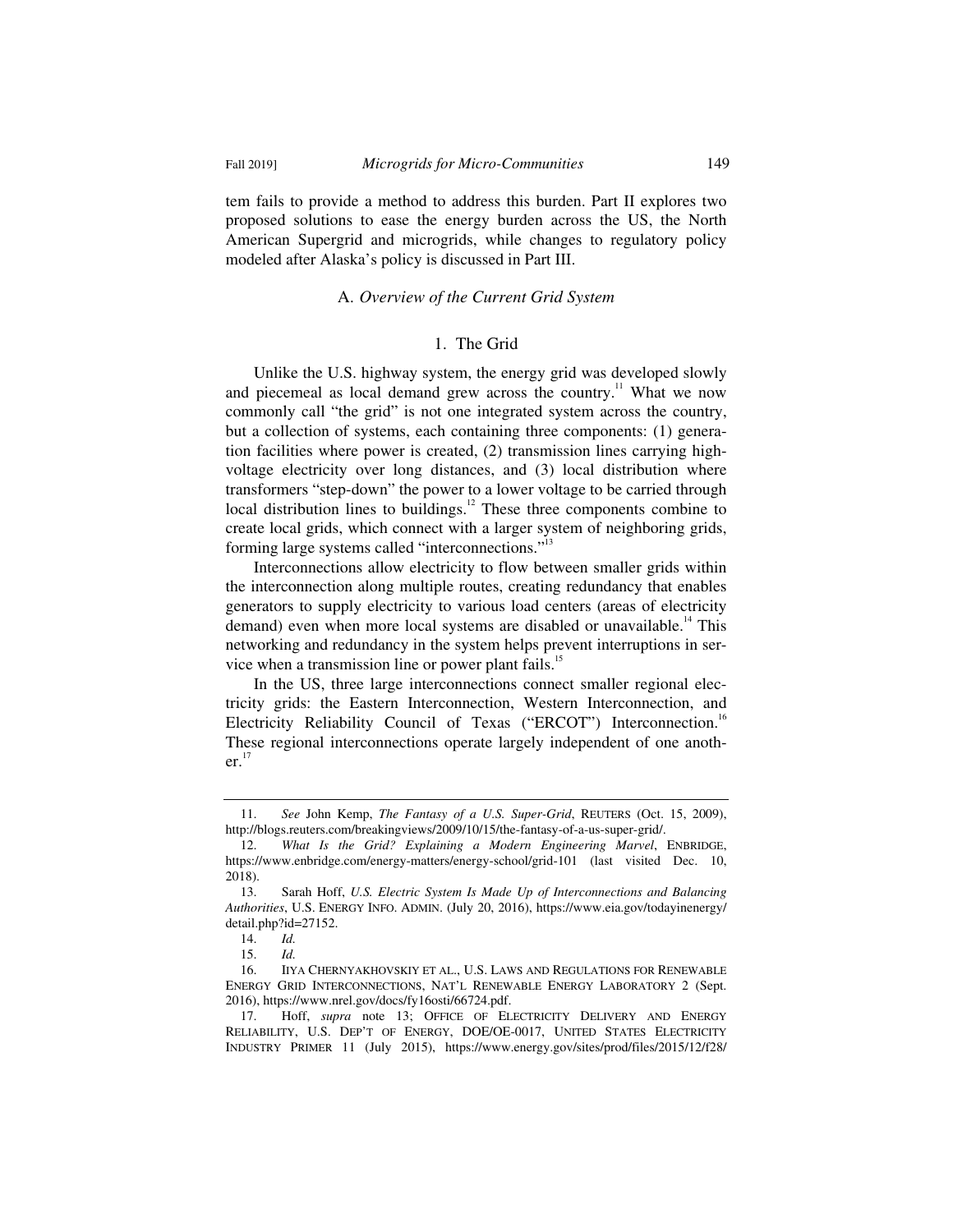Utilities are independent of, but operate within these interconnections. According to the U.S. Department of Energy, a utility is "a power company that generates, transmits, and distributes electricity for sale to customers."<sup>18</sup> Any one utility, however, does not need to provide all three functions.<sup>19</sup> Within the US, there are more than 3,200 utilities of varying types. Utilities can be investor-owned; not-for-profit public (sometimes called municipal utilities); cooperatives (not-for-profit entities owned by their members); federal power programs (e.g., the Tennessee Valley Authority), which are wholesale-only and provide electric service functions to other utilities; or independent power producers (non-utility generators), which are privately owned businesses.<sup>21</sup>

Sale and delivery of electricity takes one of two forms. Traditional state-regulated systems employ a vertically integrated model, where utilities are responsible for generation, transmission, and distribution in a specific geographical area. $^{21}$  Costs are monitored by a state's regulatory commis $sion$ <sup>22</sup> and utilities are granted a state-approved monopoly over their particular service areas.<sup>23</sup> This model is based on the idea that utilities are "natural monopolies" because of the interconnected nature of the system and the large amounts of capital investment required to build the system.<sup>24</sup> The second form treats electricity as a tradeable commodity, $^{25}$  including activity in wholesale and retail markets. In wholesale markets, electricity sales are regulated by FERC (with the exception of the ERCOT Interconnection). States regulate retail electricity rates.<sup>26</sup>

The Public Utility Regulation Policies Act ("PURPA"), enacted in 1978, was designed to encourage more efficient use of fuels by allowing non-utility generators to enter the wholesale power market. This disrupted the "natural monopoly" philosophy of utilities, and in 1992 Congress passed the Energy Policy Act ("EPACT"), which further supported a breakdown of vertically integrated models by opening access to interstate transmission

united-states-electricity-industry-primer.pdf [hereinafter U.S. ELECTRICITY INDUSTRY PRIMER]. A map of the interconnections is available from *Key Players*, N. AM. ELECTRIC RELIABILITY CORP., https://www.nerc.com/AboutNERC/keyplayers/Pages/default.aspx (last visited June 30, 2019).

 <sup>18.</sup> U.S. ELECTRICITY INDUSTRY PRIMER, *supra* note 17, at 27.

 <sup>19.</sup> *Id.*

 <sup>20.</sup> *Id.* at 27–28.

 <sup>21.</sup> *Id.* at 28.

 <sup>22.</sup> *Id.* at 28.

<sup>23.</sup> Robert J. Michaels, *Electric Utility Regulation*, LIBR. OF ECON. & LIBERTY, http://www.econlib.org/library/Enc1/ElectricUtilityRegulation.html (last visited Dec. 16, 2018).

 <sup>24.</sup> *Regulation Public vs. Private Power: From FDR to Today*, PBS FRONTLINE, https://www.pbs.org/wgbh/pages/frontline/shows/blackout/regulation/timeline.html (last visited Dec. 16, 2019).

 <sup>25.</sup> U.S. ELECTRICITY INDUSTRY PRIMER, *supra* note 17, at 28.

 <sup>26.</sup> *Id.* at 28–30.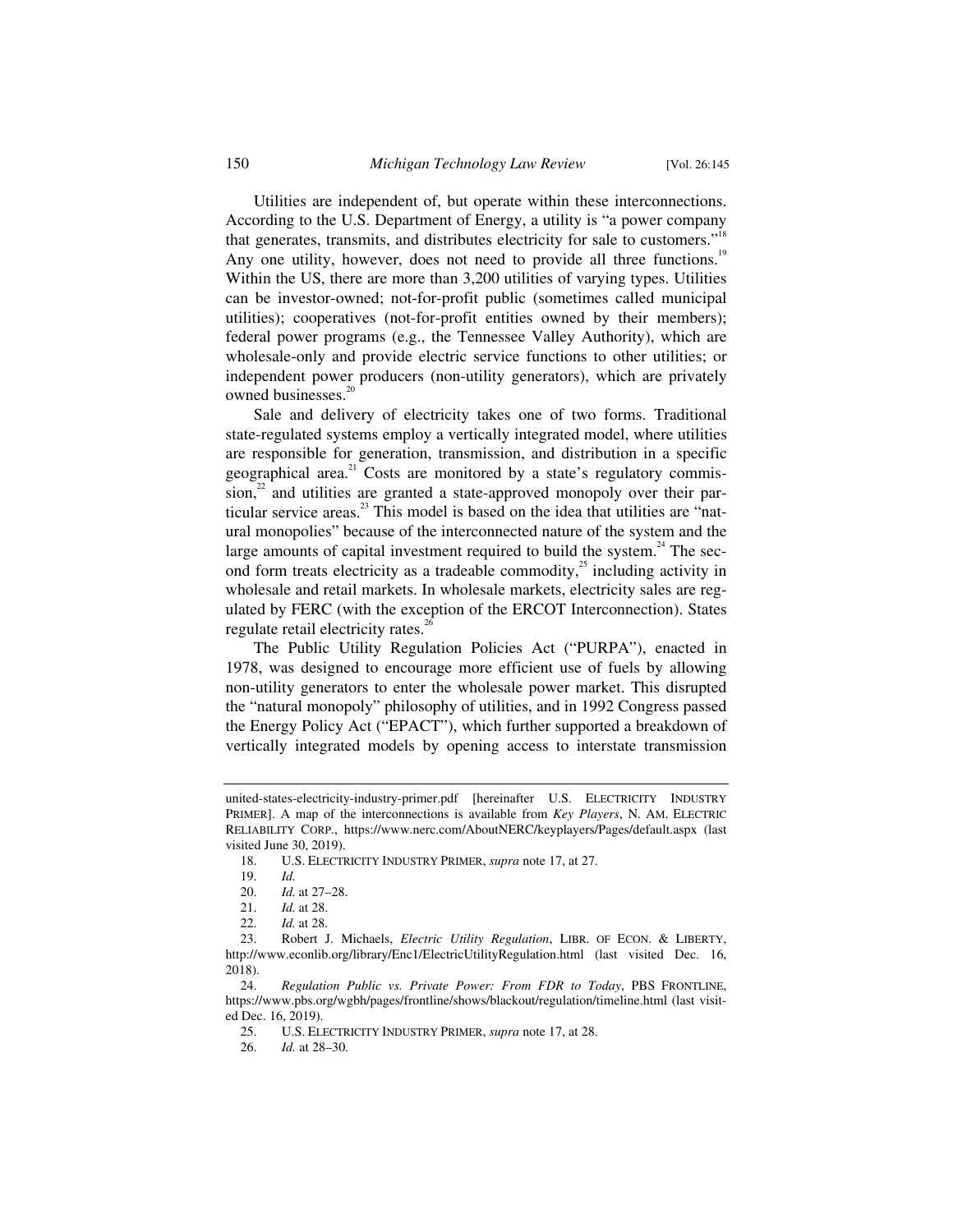networks to non-utility generators.<sup>27</sup> States began to consider whether the second, competitive approach to energy markets would lower costs to consumers, and in 1996 California and Rhode Island were the first states to pass deregulation legislation.<sup>28</sup> By November 2018, thirteen states and the District of Columbia had residential retail choice programs allowing customers to elect to purchase their electricity directly from their choice of energy suppliers, delivered by a local utility.<sup>29</sup>

#### 2. Federal Regulatory Authority

Authority over interstate electricity transmission, as well as natural gas and hydropower projects, rests with FERC, an independent agency within the U.S. Department of Energy.<sup>30</sup> FERC uses regulatory and market means to obtain energy services at a reasonable cost to consumers, and promotes the development of energy infrastructure that serves the public interest.<sup>31</sup> FERC regulates the transmission and wholesale sales of electricity in interstate commerce; licenses and inspects private, municipal, and state hydroelectric projects; protects the reliability of the high-voltage interstate transmission system through mandatory reliability standards; monitors and investigates energy markets; enforces regulatory requirements; administers accounting and financial reporting regulations; and supervises the conduct of regulated companies, among other duties.<sup>32</sup>

However, FERC's authority was quite limited until The Energy Policy Act of 2005 expanded FERC's authority to enforce reliability regulations. After the Act, FERC designated the North American Electric Reliability Corporation ("NERC"), a nonprofit entity, to be the government's electrical reliability organization to oversee grid reliability and security.<sup>33</sup> NERC's role is to develop and enforce reliability standards, assess reliability, monitor the bulk power system, and educate industry personnel.<sup>34</sup> NERC audits power companies and levies fines for noncompliance under authority granted by FERC.<sup>35</sup>

 <sup>27.</sup> *Regulation Public vs. Private Power: From FDR to Today*, *supra* note 24.

 <sup>28.</sup> *Id.*

 <sup>29.</sup> Kimberly Palacios, *Electricity Residential Retail Choice Participation Has Declined Since 2014 Peak*, U.S. ENERGY INFO. ADMIN. (Nov. 8, 2018), https://www.eia.gov/ todayinenergy/detail.php?id=37452.

 <sup>30.</sup> U.S. ELECTRICITY INDUSTRY PRIMER, *supra* note 17, at 24.

 <sup>31.</sup> *Id.*

 <sup>32.</sup> *Id.*

 <sup>33.</sup> Alexandra B. Klass, *Expanding the U.S. Electric Transmission and Distribution Grid to Meet Deep Decarbonization Goals*, 47 ENVTL. L. REP. 10749, 10750 (2017); U.S. ELECTRICITY INDUSTRY PRIMER, *supra* note 17, at 25.

 <sup>34.</sup> *About NERC*, N. AM. ELEC. RELIABILITY CORP., https://www.nerc.com/ AboutNERC/Pages/default.aspx (last visited Dec. 14, 2018).

 <sup>35.</sup> U.S. ELECTRICITY INDUSTRY PRIMER, *supra* note 17, at 25.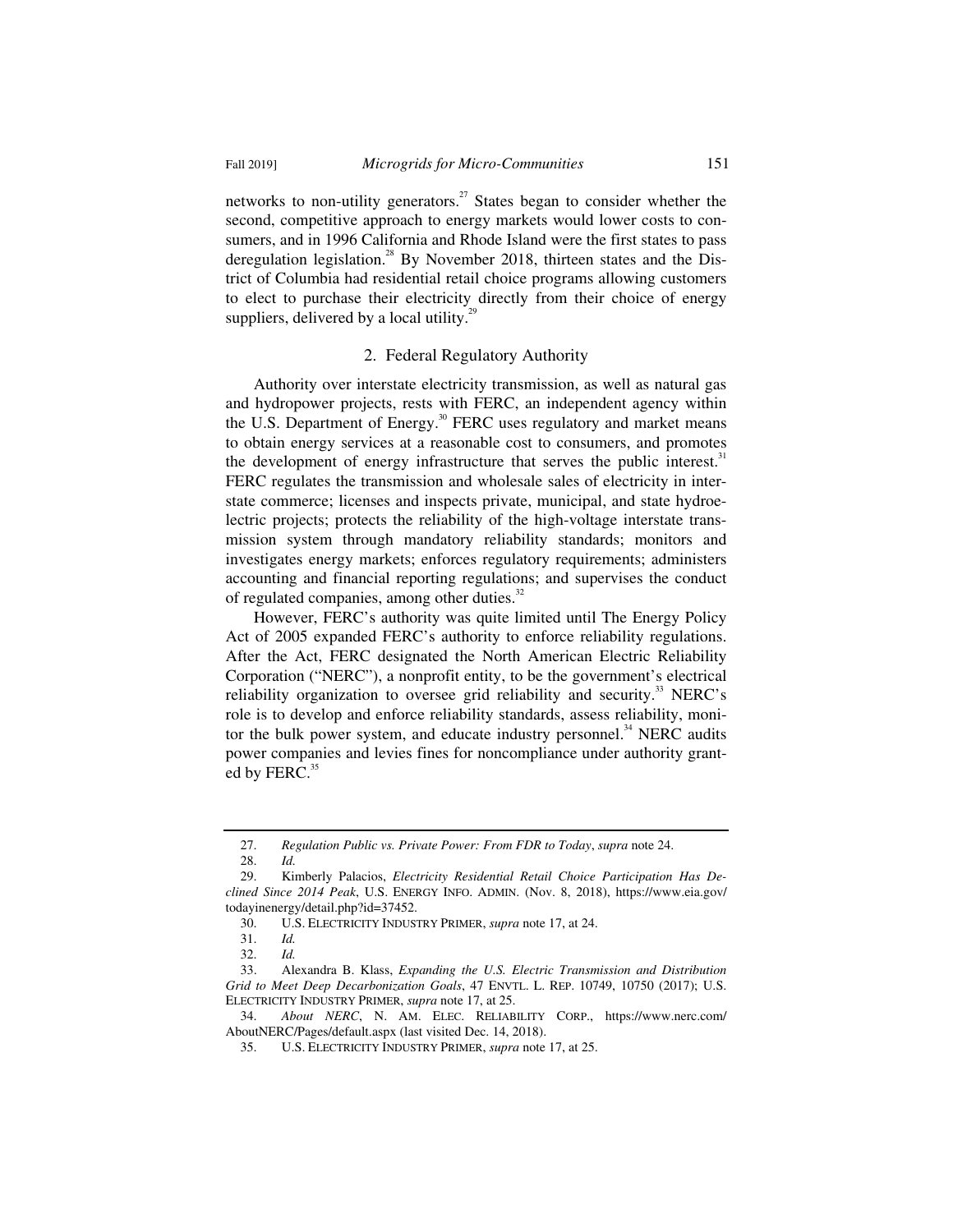The US's bulk electric system consists of more than 360,000 miles of transmission lines connecting to about 7,000 power plants.<sup>36</sup> Individual utilities are responsible for coordinating and developing transmission plans, unless a territory is part of a regional transmission organization ("RTO") or an independent system operator ("ISO").<sup>37</sup> RTOs and ISOs are entities formed at the recommendation of FERC to operate the transmission system within a certain region. $38$  Not all areas of the country are covered by RTOs or ISOs, and participation is optional.<sup>39</sup> Utilities that are not part of an RTO or ISO system are subject to FERC oversight, as are the RTOs and ISOs themselves. In areas that do participate, ISOs operate the electricity grid, administer the region's wholesale electricity markets, and provide reliability planning for the region's bulk electricity system.<sup>40</sup> RTOs perform these functions and also have greater responsibility for the transmission network, coordinating, controlling, and monitoring operation of the power system within their territory.<sup>41</sup> ISOs and RTOs gage their region's infrastructure needs and engage in region-wide planning. There are currently seven ISOs and four RTOs within North America.<sup>42</sup>

Despite FERC's significant regulatory power in interstate electricity markets and transmission, FERC does not control permitting, siting, or eminent domain authority.<sup>43</sup> FERC also does not regulate retail electricity sales, approve the construction of generation assets, regulate activities of nuclear power plants, or assess reliability problems related to distribution facilities.<sup>44</sup> These issues are left to the states.

# 3. State Regulatory Authority

State regulatory bodies assume a wide variety of roles, and numerous state agencies regulate the electric industry within each state. In general, states empower a Public Service Commission ("PSC") (also called a Public Utilities Commission or Public Corporation Commission, depending on the state) to regulate fair and reasonable rates for electric service.<sup>45</sup> PSCs also

 43. *See Chernyakhovskiy et al*., *supra* note 16, at 5. This is true for interstate transmission lines as well as those wholly intrastate.

 <sup>36.</sup> *Id.* at 13.

 <sup>37.</sup> *Id.* at 25–26.

 <sup>38.</sup> *Id.*

<sup>39</sup>*. See An In-Depth Look at Regional Transmission Organizations and Independent System Operators for Lawyers and Energy Professionals*, ENERGY BAR ASS'N, https://www.eba-net.org/assets/1/6/2012SpringSeminar.pdf (last visited June 30, 2019).

 <sup>40.</sup> U.S. ELECTRICITY INDUSTRY PRIMER, *supra* note 17, at 25.

 <sup>41.</sup> *Id.* at 25–26.

 <sup>42.</sup> For a visual representation of the ISO/RTO areas, view *Regional Transmission Organizations (RTO)/Independent System Operators (ISO)*, FED. ENERGY REG. COMM'N, https://www.ferc.gov/industries/electric/indus-act/rto.asp (last updated Oct. 17, 2019).

 <sup>44.</sup> U.S. ELECTRICITY INDUSTRY PRIMER, *supra* note 17, at 24.

 <sup>45.</sup> *Id.* at 27.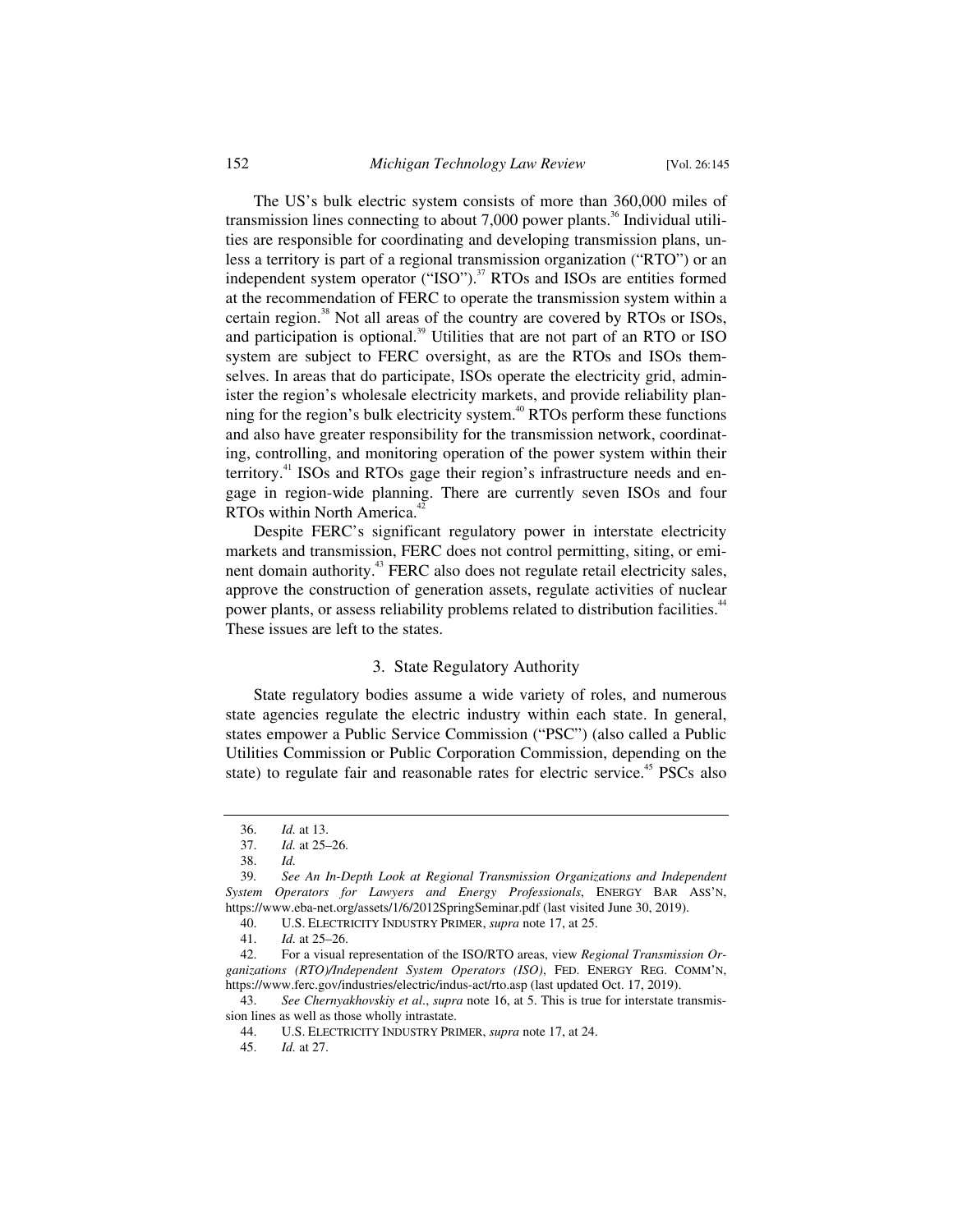adopt and enforce regulations protecting public interests and safety related to electric service, consider economic and environmental impacts of utility operations, ensure electric system reliability, and mediate disputes between utilities and customers.<sup>46</sup>

Outside of the states' PSCs, state departments of environmental protection are integral to the power system, especially when it comes to siting. These environmental protection departments regulate air, land, and water resources and provide permits for construction, discharges, and emissions by facilities. $47$ 

# B*. Energy Burden in Rural Communities*

*"I just got my bill—\$368 in a month where we were traveling and no one was home. My bill runs \$500 to \$700 in the wintertime. I know people who have to decide between medicine and food and electricity. I know one gentleman who says he can only afford to run his refrigerator and one light bulb at a time."* 

> —Gary Talarico, resident of rural Germfask Township in Schoolcraft County, Michigan<sup>48</sup>

#### 1. Choices Between Food, Medicine, and Electricity

Approximately 16% of U.S. households are rural, spreading across 72% of the nation's land area.<sup>49</sup> This large swath of the country faces unique energy-cost challenges: transmission lines run for miles over varied terrain with little population to share the overhead  $cost.^{50}$ . Ability to share these

 <sup>46.</sup> *Id.* 

 <sup>47.</sup> *Id.* 

 <sup>48.</sup> Keith Matheny*, Power Bills Are Whoppers for Some in Michigan's U.P.*, DETROIT FREE PRESS (Sept. 8, 2016, 3:49 PM), https://www.freep.com/story/news/local/michigan/ 2016/09/07/power-outrage-electric-bills-upper-peninsula/89593302/. The population of Germfask Township was 486 at the 2010 U.S. Census, spread over an area of 71.6 square miles. *Profile of General Population and Housing Characteristics: 2010*, U.S. CENSUS BUREAU, https://factfinder.census.gov/faces/tableservices/jsf/pages/productview.xhtml?pid= DEC\_10\_DP\_DPDP1&prodType=table (last visited Oct. 28, 2019); *Germfask Township, Schoolcraft County*, MICH. TOWNSHIPS ASS'N, https://www.michigantownships.org/ twp\_details.asp?fips=31940 (last visited Dec. 14, 2018).

 <sup>49.</sup> LAUREN ROSS ET AL., THE HIGH COST OF ENERGY IN RURAL AMERICA: HOUSEHOLD ENERGY BURDENS AND OPPORTUNITIES FOR ENERGY EFFICIENCY 2 (July 2018), https://aceee.org/sites/default/files/publications/researchreports/u1806.pdf.

 <sup>50.</sup> *Id.* at 30–31; Matheny, *supra* note 48.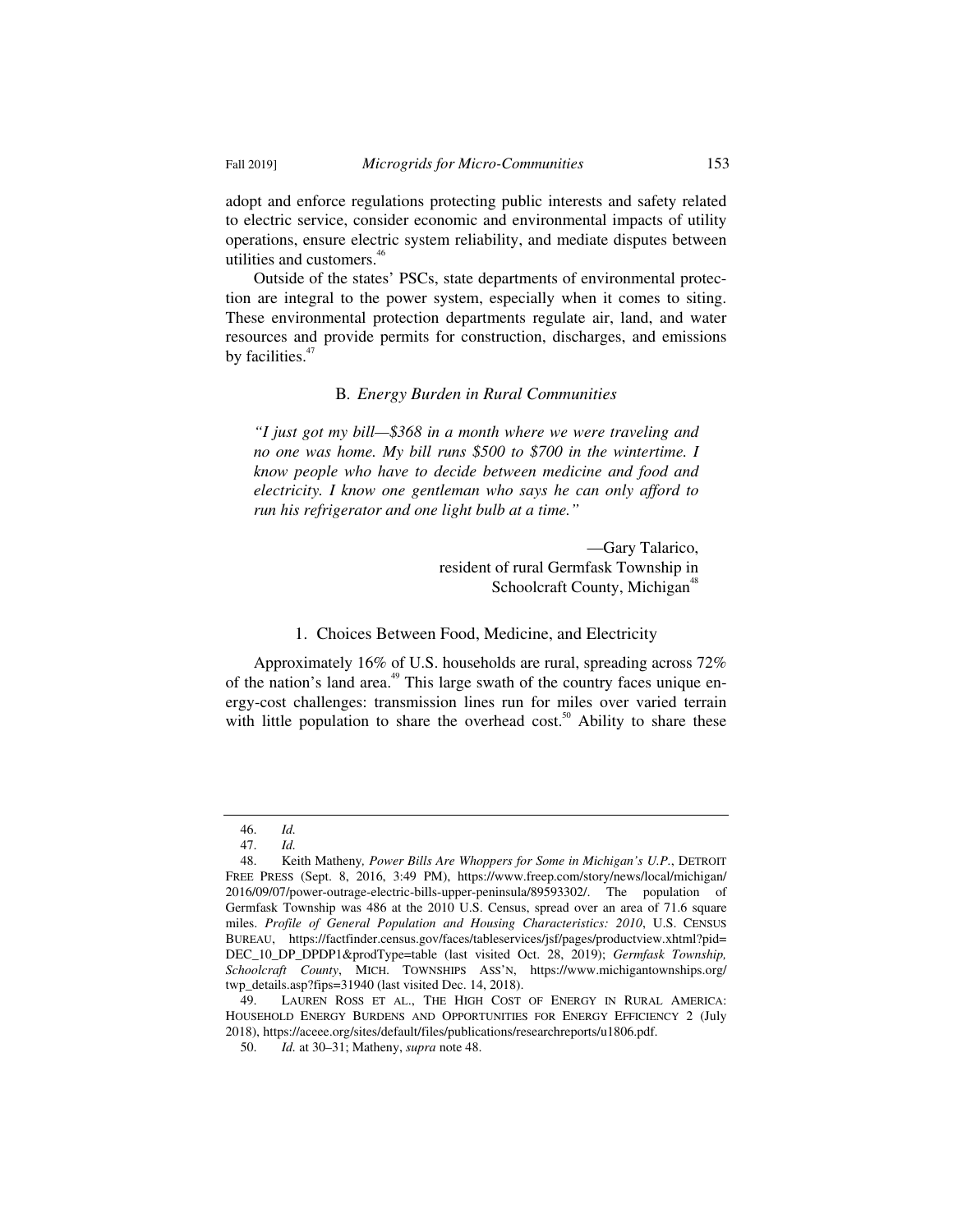costs is important, as a typical new 69 kV line costs approximately \$285,000 per mile.<sup>51</sup>

Michigan's remote Upper Peninsula is representative of this problem. In this area, one of the local power companies, Upper Peninsula Power Company ("UPPCO"), services 54,000 customers over 4,460 square miles about 12 customers per square mile,<sup>52</sup> an area over four times the size of Rhode Island but with only 0.051% of the population. Energy costs in UPPCO's regions are  $67\%$  higher than the Michigan average.<sup>53</sup> In some areas of the Upper Peninsula, energy costs are so high that grid defection<sup>34</sup> is economically viable.<sup>55</sup>

Remoteness creates vulnerability. Outages can occur anywhere along the extensive transmission lines, and last longer and occur more frequently than in more populated areas.<sup>56</sup> Three factors contribute to the frequency and duration of outages in rural areas: (1) remote areas are often serviced radially by a single transmission supply line, (2) rural communities lack transmission backup connections and cannot build them because of geographical features or cost constraints, and (3) field crews have to travel the entire length of the supply line (which can be hundreds of miles) to find the problem. $57$  Simply put, rural communities lack the networking and redundancy that ensures energy reliability in more populated areas.

The higher energy cost is further exacerbated by socioeconomic factors. 41% of households in rural areas have incomes below 200% of the federal poverty level (\$49,200 for a family of four in 2017),<sup>58</sup> meaning that a great portion of a family's income is dedicated to energy bills. The percentage of household income spent on energy bills is called the energy burden.<sup>59</sup> Economists estimate that an energy burden of  $6\%$  is affordable,<sup>60</sup> but low-income rural residents shoulder a median energy burden of 9%—with some areas as

 <sup>51.</sup> Frank Alonso & Carolyn A.E. Greenwell, *Underground vs. Overhead: Power Line Installation-Cost Comparison and Mitigation*, ELECTRIC LIGHT & POWER (Feb. 1, 2013), https://www.elp.com/articles/powergrid\_international/print/volume-18/issue-2/features/ underground-vs-overhead-power-line-installation-cost-comparison-.html.

 <sup>52.</sup> *What We Do*, UPPER PENINSULA POWER COMPANY, (Oct. 15, 2019, 7:35 PM), https://www.uppco.com/did-you-know/what-we-do/.

 <sup>53.</sup> Matheny, *supra* note 48.

 <sup>54.</sup> Grid defection means completely disconnecting from the main power grid, usually to use a locally generated power source with storage (i.e. solar panels and battery system).

 <sup>55.</sup> Kantamneni et al., *supra* note 4, at 379.

 <sup>56.</sup> Huijuan Li et al., *National Grid Microgrid Feasibility Evaluation: Case Study of a Rural Distribution Feeder*, IEEE PES GENERAL MEETING (July 2014), https://ieeexplore.ieee.org/document/6939569.

 <sup>57.</sup> *Id.*

 <sup>58.</sup> ROSS ET AL., *supra* note 49, at 3.

 <sup>59.</sup> *Id.* at 2.

 <sup>60.</sup> Dan Boyce & Jordan Wirfs-Brock, High Utility Costs Force Hard Decisions for the Poor, INSIDE ENERGY (May 8, 2016), http://insideenergy.org/2016/05/08/high-utility-costsforce-hard-decisions-for-the-poor/.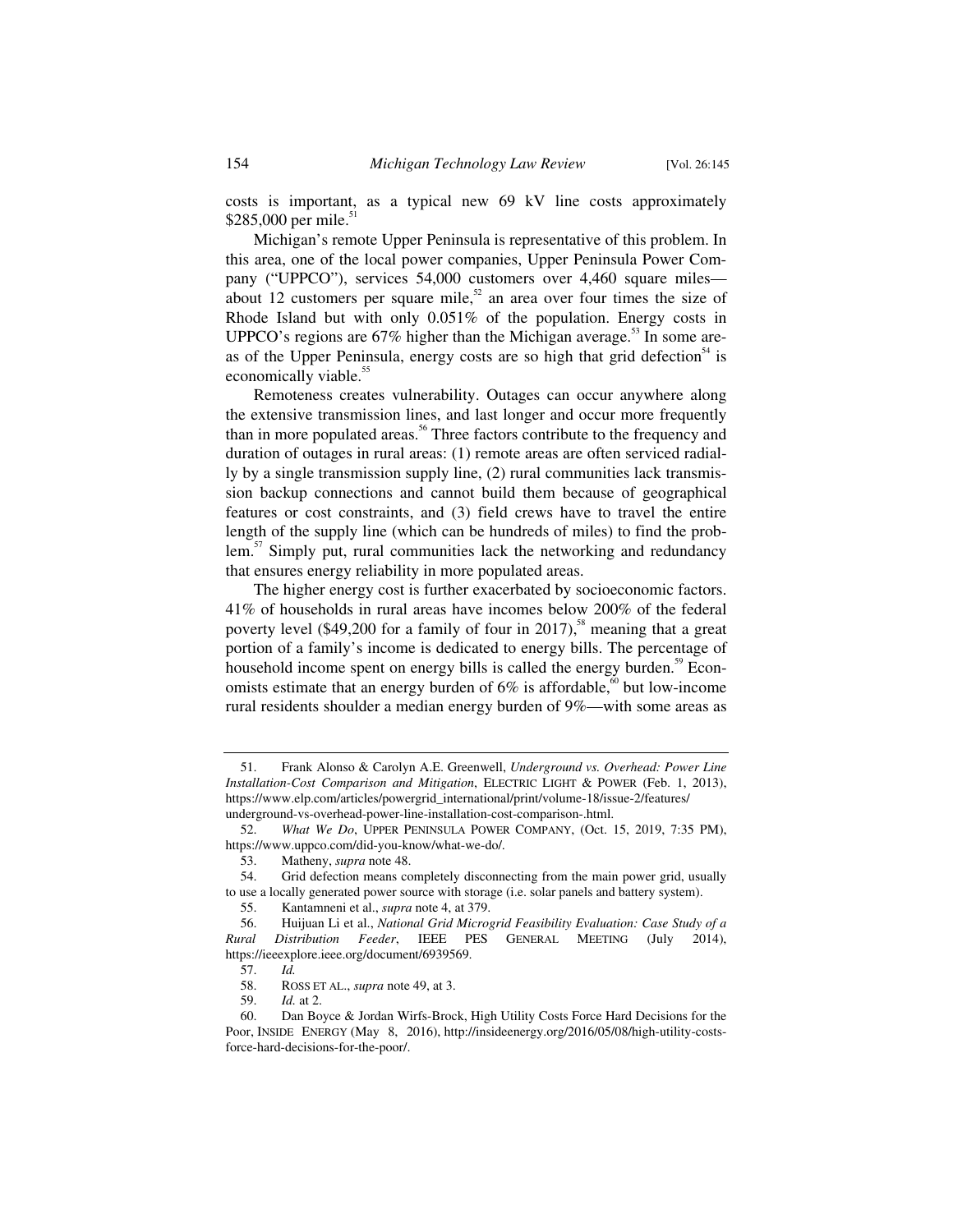high as  $15\%$ —among the highest energy burden in the country.<sup>61</sup> This burden means that nearly one-third of rural households face energy insecurity and are often forced to decide whether to pay for food, medicine, or electric- $\text{itv.}^{\frac{62}{5}}$ 

High energy burdens and frequent power outages are clear signs that our current energy system is failing low-income rural residents. Accordingly, Part II describes two potential solutions to boost energy equity: the proposed North American Supergrid ("NAS") and microgrids.

#### II. Big Grids and Little Grids

Reducing the cost of energy generation, transmission, and distribution lowers the energy burden for consumers. Part II.A discusses a recently proposed, nationwide solution to reduce energy costs and increase the use of renewable energy, the NAS, but finds that the NAS will not reduce the energy burden for rural consumers. Part II.B considers the effect of microgrids on energy-burdened rural communities and ultimately concludes that microgrids could reduce the energy burden in rural areas, but that policy changes are needed for effective implementation. Part II.C discusses microgrid policy hurdles, and Part III delves into potential solutions modeled after Alaska's policies.

#### A*. The Proposed North American Supergrid Transmission System*

Generating cheap energy is one thing, but distributing it is another. Although wind and solar power generation have become affordable sources of energy,<sup>63</sup> such resources are concentrated outside of major demand areas on the coasts. For example, solar generation tends to be very strong in the Southwest and the wind consistently strong in the Great Plains. The current grid was created for local generation and distribution, and it is not designed for the type of long-distance transmission needed to move renewable energy thousands of miles. As a result, renewable energy resources remain underemployed. $64$ 

One way to use these resources more effectively is to link demand at the coasts with generation elsewhere through the NAS. The  $NAS<sup>65</sup>$  is a proposed high-voltage, direct-current, and largely underground transmission

 <sup>61.</sup> ROSS ET AL., *supra* note 49, at 3. This figure does not include Alaska, whose figures will be discussed in Part III.

 <sup>62.</sup> *Id.* at 6.

 <sup>63.</sup> Irina Ivanova, *How Wind and Solar Became America's Cheapest Energy Source*, CBS NEWS: MONEYWATCH (Apr. 22, 2019, 5:00 AM), https://www.cbsnews.com/news/ americas-cheapest-energy-source-wind-and-solar-power/.

 <sup>64.</sup> CLIMATE INST., *supra* note 7, at 7.

 <sup>65.</sup> The NAS concept described by the Climate Institute is based on research summarized in the MacDonald et al. publication released in 2016 in *Nature Climate Change*. *Id.* at 5.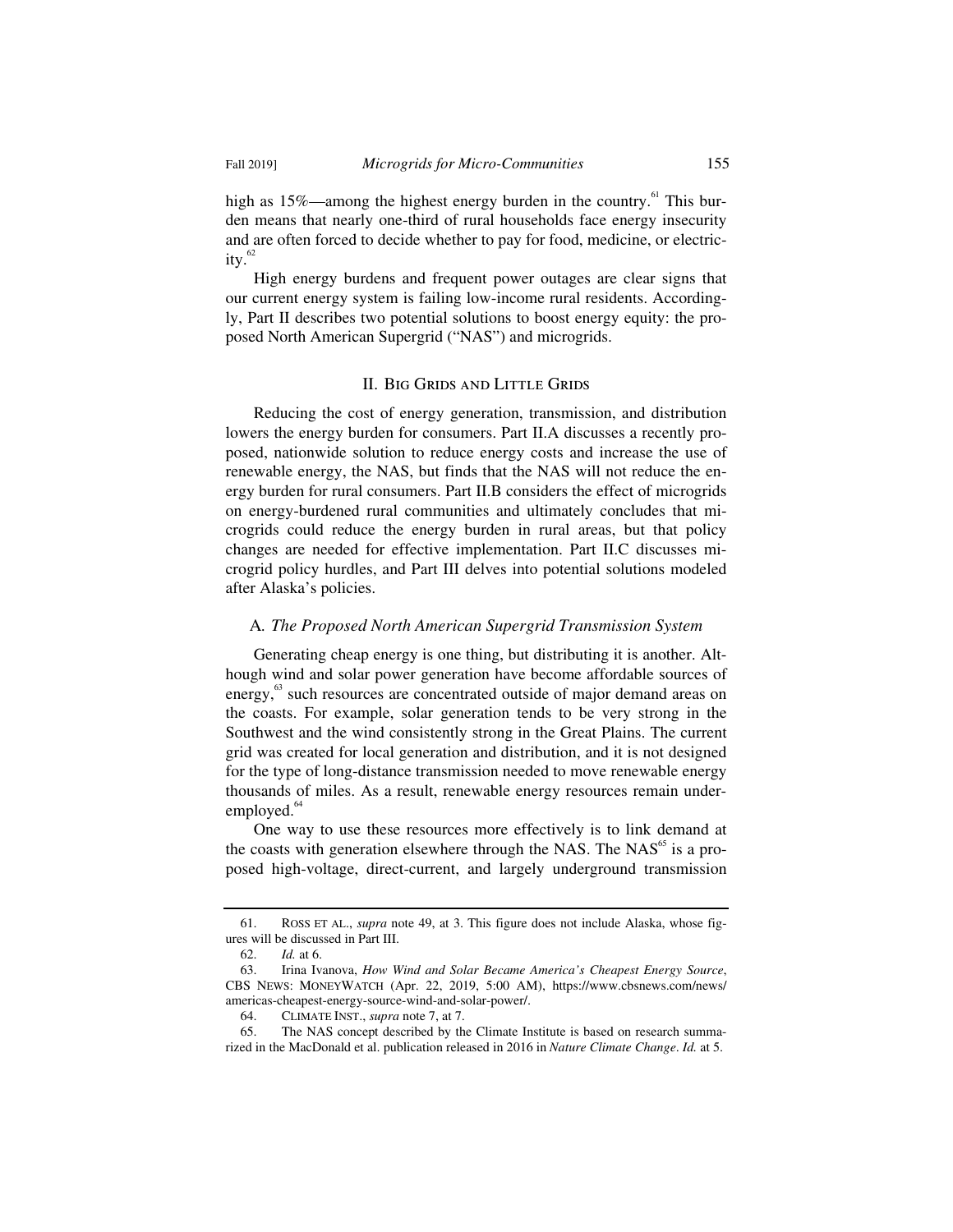network that would overlay the existing regional alternating current distribution system, extending across the lower 48 states.<sup>66</sup> The NAS would allow clean renewable energy to reach population centers, decrease electricity prices, and reduce blackouts.<sup>67</sup> It is estimated that the NAS would reduce power-sector carbon emissions by 80%—no small drop in the bucket, as the electric power sector is the US's largest source of carbon dioxide emissions<sup>68</sup>—and reduce power sector fresh water usage by  $65\%$ , while increasing system resiliency to natural disasters and electromagnetic disturbances.<sup>69</sup>

Because of its length, the NAS would reduce the effects of the inherent variability of renewable generation, which can be a serious problem for the grid. As one regulatory specialist noted, "Wind is a wild child. . . . Wind does as it pleases. You don't know when the wind is going to blow. You don't know how long it's going to blow. It's unpredictable, it's variable, it's all over the place."<sup>70</sup> By linking the three independent interconnections, however, the NAS would combine different types of variable generation over a very large geographic area, smoothing variability across the whole system. $11$  This would also help with renewable generation mismatch between renewable supply and energy demand.<sup>72</sup> For instance, the NAS could make solar power from westerly sources available on the Eastern Seaboard during the evening peak, when the east's own solar generation is declining as the sun sets. $73$ 

Despite these benefits, implementing the NAS would require the United States to overcome serious obstacles. Interestingly, some of the most significant barriers of such a massive system are not technological but regulatory.<sup>74</sup> The NAS would require many unpopular adjustments to our current

 <sup>66.</sup> *Id.*

 <sup>67.</sup> Wald, *supra* note 6, at 57.

 <sup>68.</sup> *See* U.S. EPA, EPA 430-R-16-002, INVENTORY OF U.S. GREENHOUSE GAS EMISSIONS AND SINKS: 1990–2014, at ES-10 fig.ES-6 (2016), https://19january2017snapshot.epa.gov/sites/production/files/2016-04/documents/us-ghginventory-2016-main-text.pdf.

 <sup>69.</sup> CLIMATE INST., *supra* note 7, at 5–6.

 <sup>70.</sup> Rachel Waldholz, *Kodiak Has Almost 100 Percent Renewable Power. It Took Some Sci-fi Tech to Get There.*, KTOO PUB. MEDIA (Sept. 15, 2017) (quoting regulatory specialist Jennifer Richcreek), https://www.ktoo.org/2017/09/15/kodiak-almost-100-percent-renewablepower-took-sci-fi-tech-get/.

 <sup>71.</sup> *See Continental Power: Operating the Super Grid*, POWER TECH. (Feb. 23, 2015), https://www.power-technology.com/features/featurecontinental-power-operating-the-supergrid-4512977/.

 <sup>72.</sup> *See* Earl Ritchie, *Managing Wind and Solar Intermittency in Current and Future Systems*, FORBES (Feb. 27, 2017, 6:14 PM), https://www.forbes.com/sites/uhenergy/2017/02/ 27/managing-wind-and-solar-intermittency-in-current-and-future-systems/#60a9b36d3c5d.

 <sup>73.</sup> For a description of energy periods throughout the day, see *Demand for Electricity Changes Through the Day*, U.S. ENERGY INFO. ADMIN. (April 6, 2011), https://www.eia.gov/ todayinenergy/detail.php?id=830.

 <sup>74.</sup> Christopher Gillespie & Emmanuel Taylor, *State Regulatory and Policy Considerations for Increased Microgrid Deployment*, NAT'L ELECTRICAL MANUFACTURERS ASS'N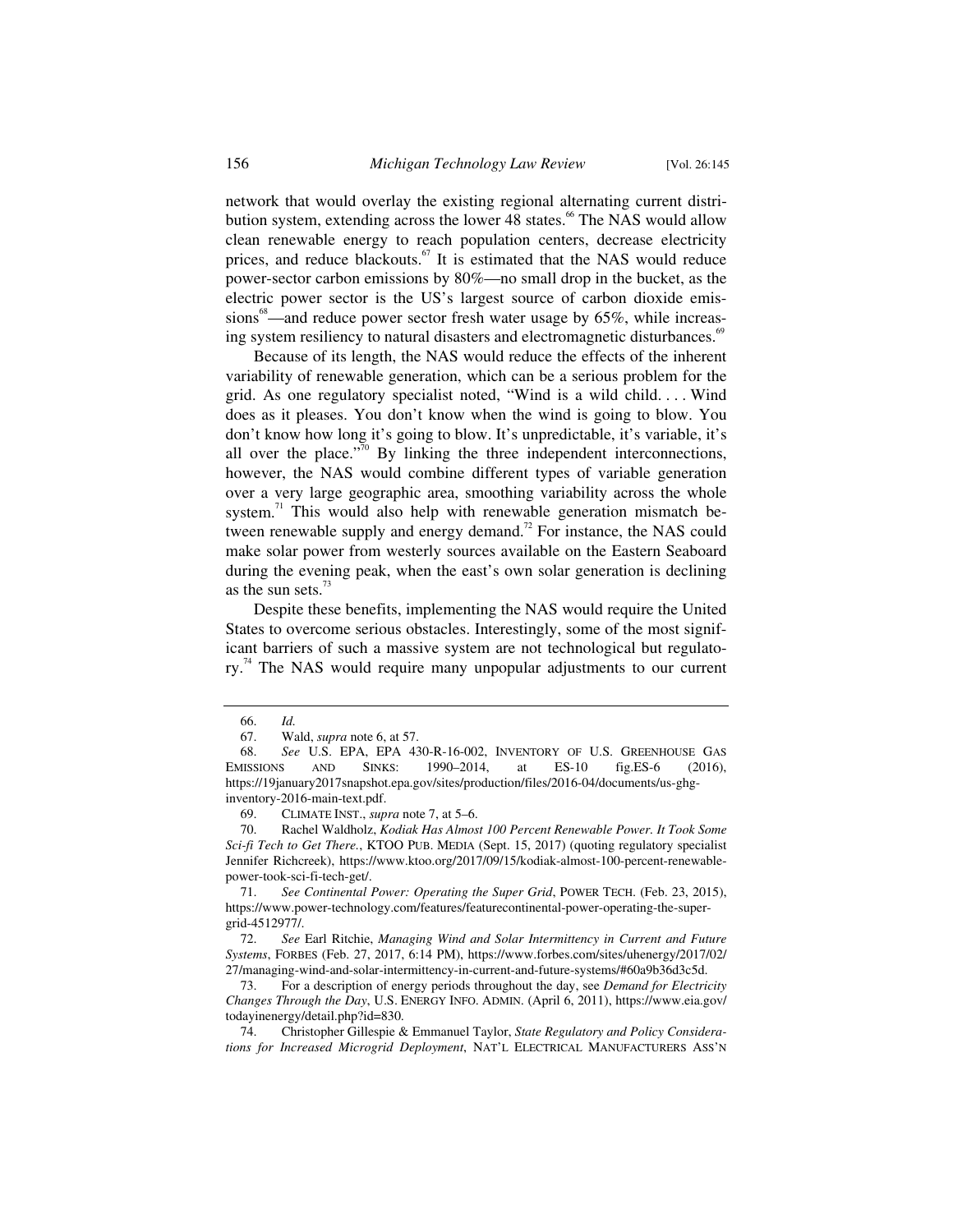system. Issues including environmental siting concerns, eminent-domain authority for siting, project oversight, market structure, and cost allocation must be resolved for effective implementation of the NAS.<sup>75</sup> If the NAS were able to overcome these barriers, it would provide cheaper, cleaner energy to the most populous areas of the country. $\pi$ 

While the NAS promises great improvements for populated areas, it offers little help for most rural communities.<sup>77</sup> Although energy generation would likely be cleaner and cheaper, the problems of transmission costs, single service line reliability issues, and low population density for costsharing would remain. In contrast, microgrids offer solutions to these problems that would reduce the energy burden on rural communities.

#### B. *Microgrids*

#### 1. Overview of Microgrids

The U.S. Department of Energy defines microgrids as "a group of interconnected loads and distributed energy resources within clearly defined electrical boundaries that acts as a single controllable entity with respect to the grid."78 In short, microgrids are small grids. Microgrids can either act as part of a larger macrogrid, with the ability to disconnect as needed to operate autonomously in "island mode," or operate fully independent of the macrogrid as "islanded" units.<sup>79</sup>

Microgrids are reminiscent of the US's early power system: small and localized systems of power generation and distribution, essentially the opposite of the proposed NAS. While the NAS would move renewables long distances, microgrids can generate and distribute energy locally. Municipal utilities, originally stand-alone systems, did not begin forming the macrogrid until interconnection became less expensive and more reliable than local generation and distribution.<sup>80</sup> With the advent of localized, *renewable* generation, however, microgrids may provide a better solution for rural communities facing high transmission costs and low reliability.

<sup>(</sup>Jan. 2018), https://www.nema.org/Standards/ComplimentaryDocuments/MGRD%20R2- 2018%20contents%20and%20scope.pdf.

 <sup>75.</sup> Klass, *supra* note 8, at 1916.

 <sup>76.</sup> CLIMATE INST., *supra* note 7, at 47.

 <sup>77.</sup> The current proposed NAS is set to have 52 nodes, where local grids can connect into the larger system, and those nodes may not be placed in a way that could benefit these communities, even if the NAS is running through their backyard. *See* CLIMATE INST., *supra*  note 7, at 8.

 <sup>78.</sup> Dan T. Ton & Merrill A. Smith, *The U.S. Department of Energy's Microgrid Initiative*, ELECTRICITY J., Oct. 2012, at 84, https://www.energy.gov/sites/prod/files/2016/06/f32/ The%20US%20Department%20of%20Energy's%20Microgrid%20Initiative.pdf.

 <sup>79.</sup> Li et al., *supra* note 56, at 1.

 <sup>80.</sup> Kennedy Maize, *Microgrids: An Old Concept Could Be New Again*, POWER (Aug. 1, 2017), https://www.powermag.com/microgrids-an-old-concept-could-be-new-again/.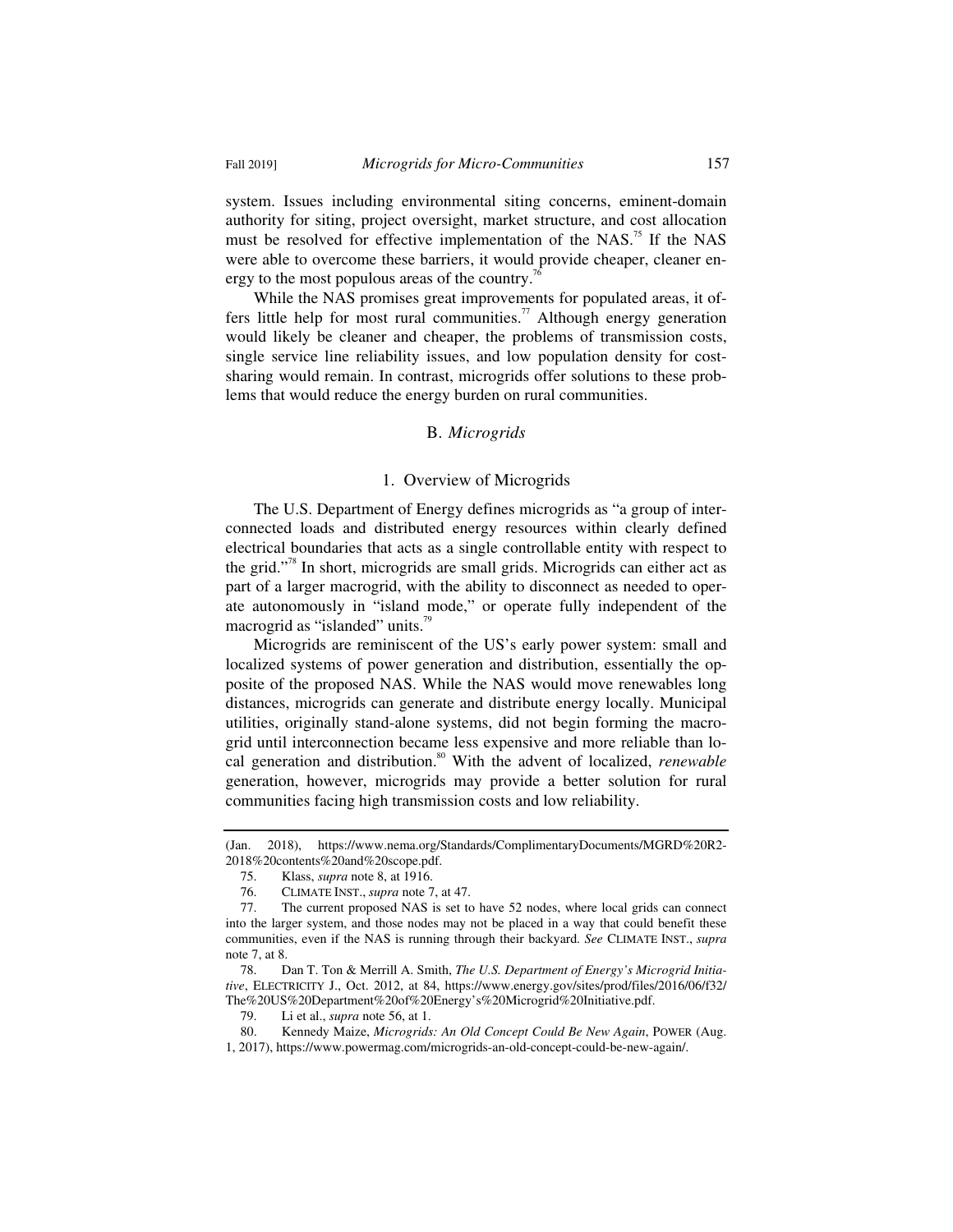#### 2. Usefulness for Rural Communities

Outages in rural areas tied to the larger grid occur more frequently and last longer than outages in densely populated areas for several reasons. First, many remote areas are fed radially by a single transmission supply line.<sup>81</sup> If that line is damaged, the community becomes stranded. Second, remote communities are often situated in locations that make access to backup transmission resources cost-prohibitive due to distance or some physical barrier, such as a mountain. $82$  Third, field crews must travel to the remote location and patrol the entire supply line—which can be hundreds of miles—to find the cause of the interruption. $83$  A solution to these transmission-related problems, and to the high cost of long-distance transmission, is to operate microgrids with locally produced (generated) energy.

Local energy can be created with fossil fuels, but pairing renewableenergy generation with microgrids reduces or eliminates fuel costs while also reducing greenhouse gas and particulate emissions. Moreover, rapidly advancing energy storage technology provides a solution to the intermittency issues caused by renewable generation, $\frac{84}{3}$  and many rural communities are already implementing a variety of creative renewable generation strategies in an effort to reduce costs. These strategies include: (1) traditional hydro, wind, and solar generation, (2) combination systems like combined heat and solar, ${}^{85}$  and (3) new technologies like geothermal generation using abandoned mine water.<sup>86</sup>

Due to modern technological advancements, renewable energy generation is no longer confined to areas of greatest productivity. Researchers are now pushing the perceived boundaries of renewable generation in places like Alaska, where consumers rely on power from wind, solar, biomass, geothermal, hydroelectric, and hydrokinetic generation.<sup>87</sup>

Microgrids can be a useful way for rural communities to improve reliability and manage the costs of transmission and fuel, whether or not the NAS comes to fruition, because microgrids solve the problem of a single, long-distance supply line. But legal regulatory hurdles remain, limiting implementation and keeping the rural energy burden high.

 <sup>81.</sup> Li et al., *supra* note 56, at 1.

 <sup>82.</sup> *Id.*

 <sup>83.</sup> *Id.*

 <sup>84.</sup> Maize, *supra* note 80.

 <sup>85.</sup> *See, e.g.*, Kantamneni et al., *supra* note 4, at 397.

 <sup>86.</sup> *See* Allison Mills, *Tapping into Mine Water for Geothermal Energy*, MICH. TECH NEWS (Apr. 2, 2015, 11:56 AM), https://www.mtu.edu/news/stories/2015/march/tapping-intomine-water-for-geothermal-energy.html.

 <sup>87.</sup> *See* E. Whitney, *Alaska Microgrids Offer Energy Resilience and Independence*, AIP PUB., (Dec. 21, 2017), https://publishing.aip.org/publishing/journal-highlights/alaskanmicrogrids-offer-energy-resilience-and-independence; ALASKA ENERGY AUTHORITY, RENEWABLE ENERGY ATLAS OF ALASKA 6–17 (Apr. 2016) [hereinafter RENEWABLE ENERGY ALASKA PROJECT].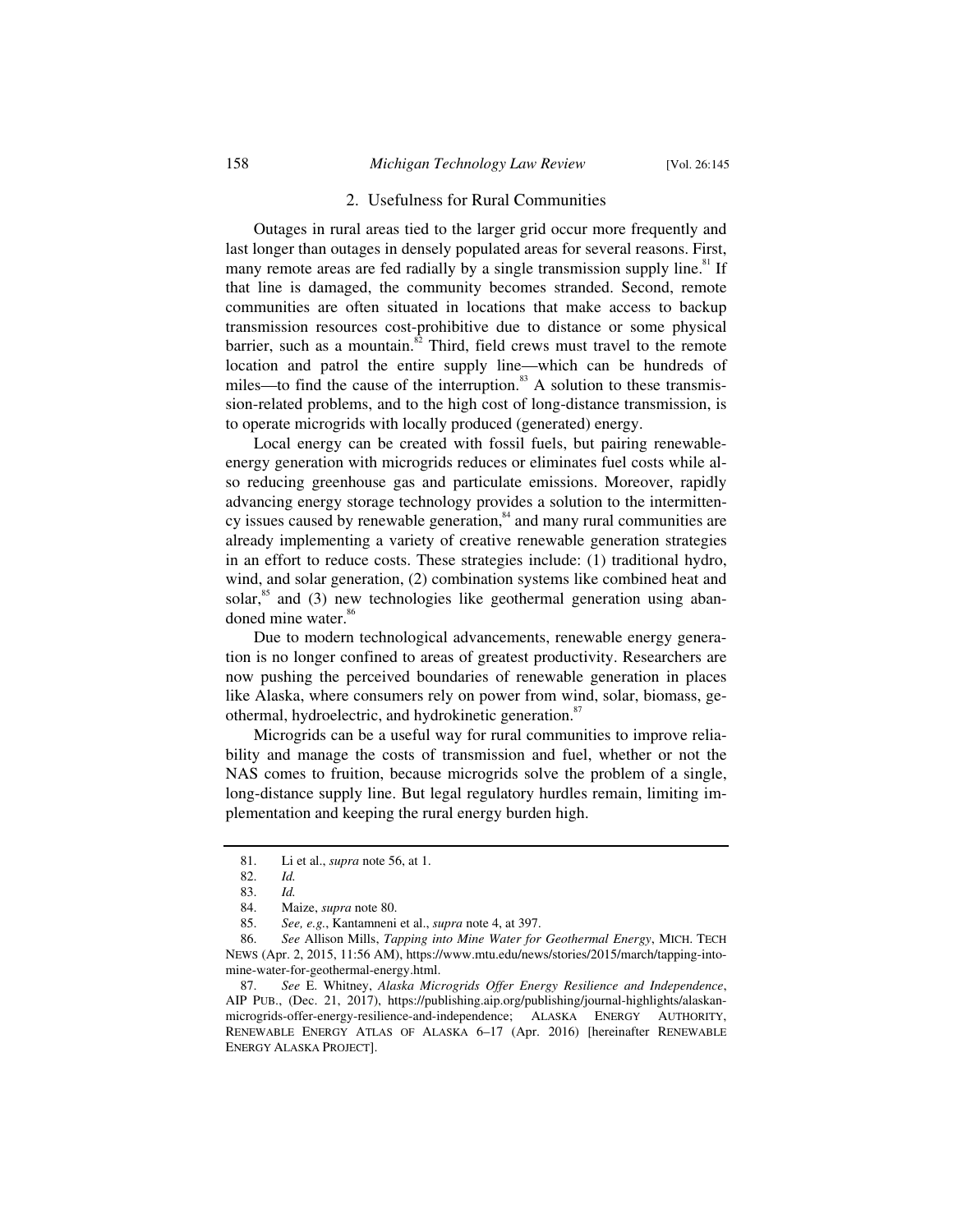# C*. Microgrid Policies*

# 1. Federal Policies

As far back as 2001, NERC informed Congress that the US's grid was not designed to carry large blocks of power from one region to another in the manner used today.<sup>88</sup> Yet it took six years before Congress enacted the Energy Independence and Security Act of 2007 ("EISA").<sup>89</sup> EISA recognized a need to update the power grid system, and, though microgrids are not specifically mentioned, the statute included policy goals tied to microgrid development:

It is the policy of the United States to support the modernization of the Nation's electricity transmission and distribution system to maintain a reliable and secure electricity infrastructure that can meet future demand growth and to achieve each of the following, which together characterize a Smart Grid:

(1) Increased use of digital information and controls technology to improve reliability, security, and efficiency of the electric grid.

(2) Dynamic *optimization of grid operations and resources*, with full cyber-security.

(3) *Deployment and integration of distributed resources and generation, including renewable resources*. . . .

(7) *Deployment and integration of advanced electricity storage and peak-shaving technologies*, including plug-in electric and hybrid electric vehicles, and thermal-storage air condition $ing. \ldots$ 

(9) Development of standards for communication and interoperability of appliances and equipment connected to the electric grid, *including the infrastructure serving the grid*.

 <sup>88.</sup> *See Hearing Before the S. Comm. on Energy and Natural Resources*, 108th Cong. 6 (May 15, 2001), (statement of David N. Cook, Gen. Counsel, N. Am. Elec. Reliability Council).

 <sup>89.</sup> Energy Independence and Security Act of 2007, 42 U.S.C. §§ 17381–17386 (2018).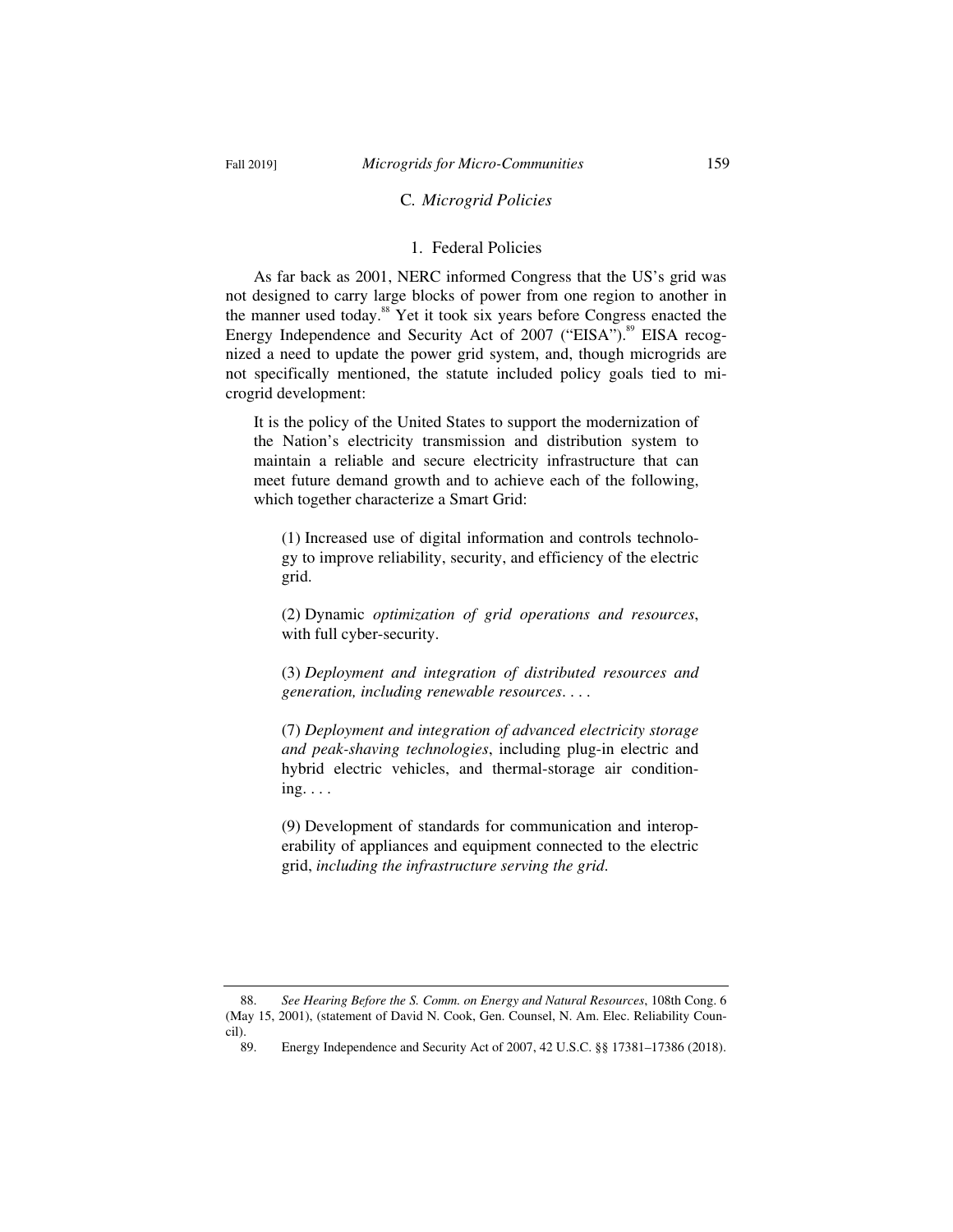(10) Identification and *lowering of unreasonable or unnecessary barriers* to adoption of smart grid technologies, practices, and services.<sup>90</sup>

Emphasis added. EISA's goals align with the use of microgrids as a type of renewable, distributed generation infrastructure. Eleven years later, however, microgrids still face federal and state regulatory barriers. As of the date of this Note, comprehensive energy policy changes for microgrids were most recently introduced in Senate Bill S.1460 - Energy and Natural Resources Act of 2017, but the bill died in the Senate. $91$ 

Microgrids, especially islanded microgrids, fall under state authority unless they are in some way connected to interstate commerce. Nevertheless, federal policies can still influence and assist microgrid deployment. First, for microgrids under FERC's jurisdiction, FERC could consider policies enhancing integration and communication between the larger grid and state-centered microgrids. For instance, former FERC Chairman Jon Wellinghoff has championed the creation of "independent distribution systems operators ("IDSOs")" as a way to streamline FERCs policy regarding microgrids.<sup>92</sup> Under the IDSO model, and similar to ISO functions for transmission, utilities would continue to own the distribution poles and wires but surrender the actual planning and operation of the system to the IDSO. The IDSO model could allow utilities to grow revenue through partnerships with distributed energy resources ("DERs"), potentially increasing the utilities' acceptance of distributed generation.<sup>93</sup>

Second, the federal government could provide tax incentives to encourage microgrid development. For instance, extending the deduction of the Business Energy Investment Tax Credit ("ITC"), which is currently 30% but reduces to 10% after 2021, would continue an incentive for commercial, industrial, utility, and agricultural sectors to invest in renewable energy equipment.<sup>94</sup> The Modified Accelerated Cost-Recovery System ("MACRS"), a system allowing businesses to recover investments in equipment for renewable generation through enhanced depreciation deductions (currently at 50% bonus depreciation), expires in 2019 but could be extended.<sup>95</sup> Additionally, the Rural Energy for America Program ("REAP") provides small businesses with grants and loan guarantees for energy effi-

 <sup>90.</sup> *Id.* § 17381 (emphasis added).

<sup>91.</sup> *See* S. 1460, 115th Cong. (2017).<br>92. Klass, *supra* note 33, at 10763.

 <sup>92.</sup> Klass, *supra* note 33, at 10763.

 <sup>93.</sup> *See* Gavin Bade, *Who Should Operate the Distribution Grid?*, UTILITY DIVE (Mar. 19, 2015), https://www.utilitydive.com/news/who-should-operate-the-distribution-grid/ 376950/.

 <sup>94.</sup> *Business Energy Investment Tax Credit (ITC)*, DSIRE (Mar. 1, 2018), http://programs.dsireusa.org/system/program/detail/658.

 <sup>95.</sup> *Modified Accelerated Cost-Recovery System (MACRS)*, DSIRE (Aug. 21, 2018), http://programs.dsireusa.org/system/program/detail/676.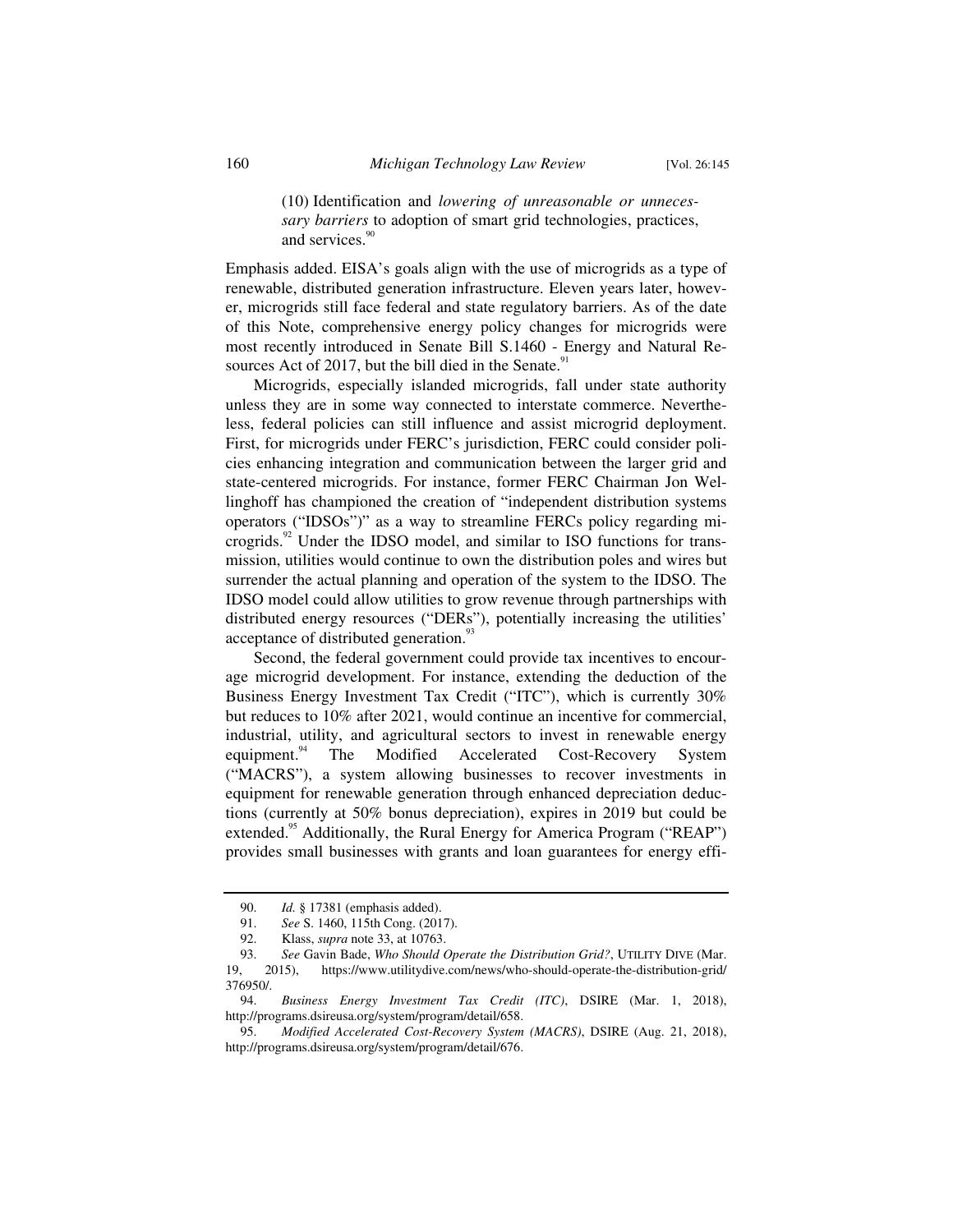ciency improvements and renewable energy systems.<sup>96</sup> Expanding REAP eligibility to include nonprofits, like municipal or cooperative utilities, could help these entities invest in microgrid development.

Third, imposing carbon taxes, or removing subsidies from fossil fuel production, could level the price-playing field, making microgrids with renewable generation more attractive. In 2014, the International Energy Agency estimated that fossil fuel consumption subsidies totaled \$493 billion, with oil product subsidies accounting for about half of that total. These fossil fuel subsidies are four times the value of the subsidies to renewable energy.<sup>97</sup>

Fourth, the federal government could also fund additional research and development on microgrids, including research on adapting the US's current system to more localized generation and islanding capabilities for rural areas. Federal officials have already taken some steps in this direction. In 2017, the U.S. Department of Energy announced \$32 million in funding to the Grid Modernization Laboratory Consortium for the purposes of advancing resilient distribution systems and developing clean DERs, such as microgrids. $98$ 

Finally, a strong national renewable energy mandate that sets high goals for the proportion of renewables in the country's fuel mix could also provide an incentive for microgrid development. Without active state participation, however, this will only take the United States so far—especially in cases of islanded microgrids that are completely outside of FERC's jurisdiction.

#### 2. State Policies

Most states lack a clear set of regulations and incentives for microgrid development, and most do not have a legal definition for microgrids.<sup>100</sup> Additionally, laws on siting, right-of-ways, ownership structures and taxes vary considerably among the states.<sup>101</sup> In some cases, archaic existing laws intended to protect consumers may unintentionally hinder microgrid development. For example, in 2016 the Maryland Public Service Commission

 <sup>96.</sup> *USDA – Rural Energy for American Program (REAP) Grants*, DSIRE (Aug. 21, 2018), http://programs.dsireusa.org/system/program/detail/917.

 <sup>97.</sup> RENEWABLE ENERGY ALASKA PROJECT, *supra* note 87, at 22.

 <sup>98.</sup> *Resilient Distribution Systems Lab Call Awards*, U.S. DEP'T OF ENERGY, https://www.energy.gov/grid-modernization-initiative-0/resilient-distribution-systems-labcall-awards (last visited Dec. 17, 2019).

 <sup>99.</sup> An argument could be made that FERC's jurisdiction extends to fully islanded microgrids because, in the aggregate, such microgrids would certain have an effect on interstate commerce.

 <sup>100.</sup> Doug Vine et al., *Microgrid Momentum: Building Efficient, Resilient Power*, CTR. FOR CLIMATE & ENERGY SOLS. 2 (Mar. 2017), https://www.c2es.org/site/assets/uploads/ 2017/03/microgrid-momentum-building-efficient-resilient-power.pdf.

 <sup>101.</sup> *Id.* at 2–14.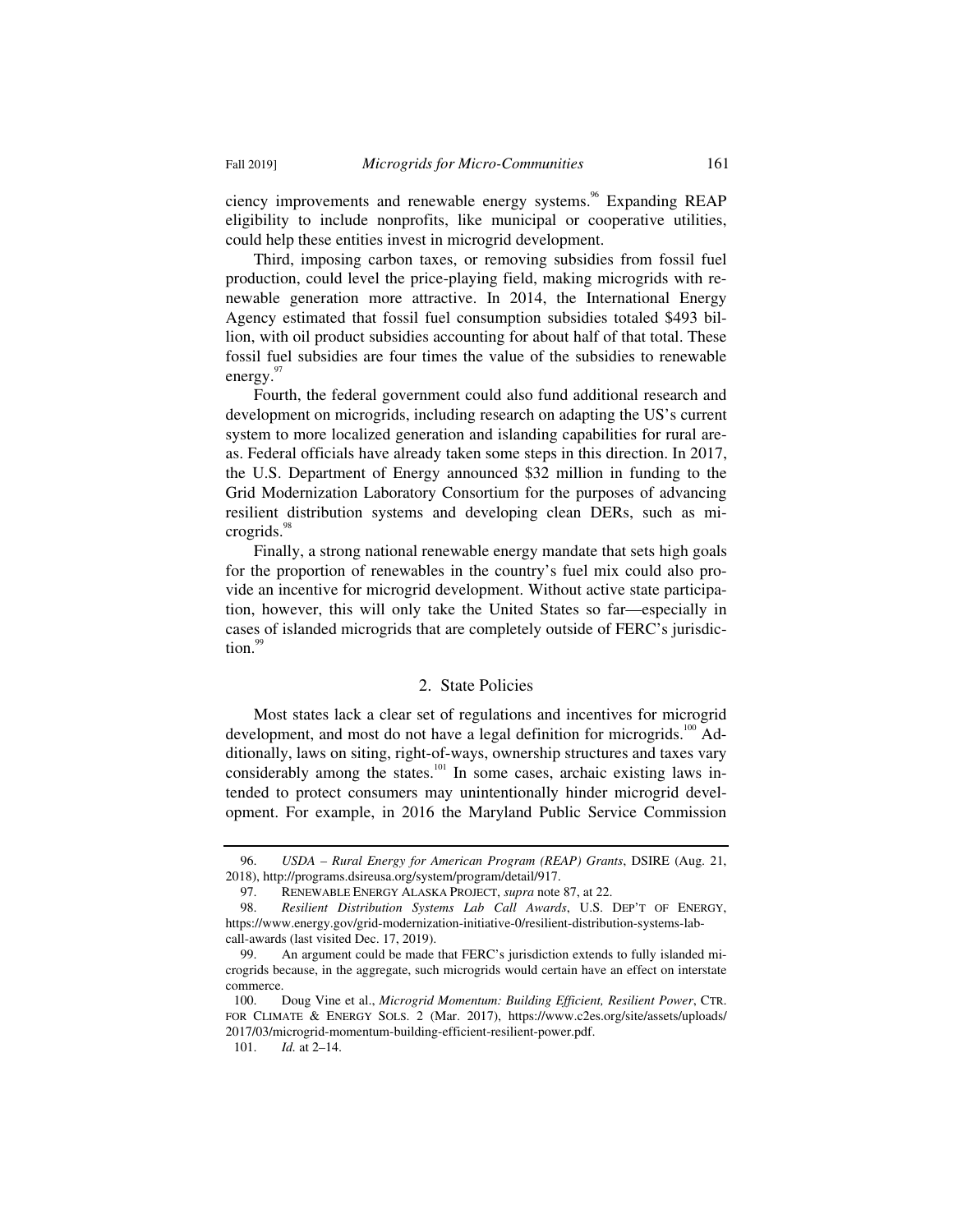("PSC") rejected a proposal to build two microgrids. The PSC's reasoning was based in part on Maryland's 1999 Electric Customer Choice and Competition Act.<sup>102</sup> Although that statute was enacted to "provide economic benefits for all customer classes," $^{103}$  the commission found that microgrids restrained a consumer's right to exercise retail choice when the microgrids were in island mode, thus violating the consumer choice provision of the Act.<sup>104</sup> When drafted two decades ago, the Act did not anticipate the unique market position of microgrids. As a result, Maryland's potential for microgrid implementation is now severely limited.

Despite varying state laws, all U.S. state jurisdictions have three main policy areas that can limit microgrid deployment and create issues for rural areas hoping to take advantage of microgrids: (1) low or non-existent renewable portfolio standards ("RPSs");<sup>105</sup> (2) failure of states to define, promote, incentivize, or mandate microgrids;<sup>106</sup> and (3) insecurity among developers unsure of volatile regulatory and incentive structures.<sup>107</sup> Although several states are leaders in removing certain barriers—California, for example, has a very high renewable portfolio standard—no state has been as successful as Alaska in developing microgrids. In fact, Alaska tackles all three problem areas, and its policies can be adapted to work for rural communities in the lower 48 states.

# III. PROTOTYPE AND APPLICATION

Part III considers Alaska as an experienced player in the microgrid regulatory space and suggests that other states can follow Alaska's example to reduce their own rural residents' energy burdens. Part III.A discusses Alaska's regulations and how the state's rugged terrain led to policies that naturally supported a microgrid-friendly regulatory environment. Part III.B explores the key aspects of Alaska's policies, which can be used by other states to improve microgrid usage and reduce the energy burden on their own rural residents.

 <sup>102.</sup> *In re* Baltimore Gas & Elec. Co.'s Request for Approval of Its Pub. Purpose Microgrid Proposal, Order 87669, No. 9416, 2016 WL 3941469, at \*9 (Md. P.S.C. July 19, 2016).

 <sup>103.</sup> Electric Customer Choice and Competition Act, MD. CODE ANN., PUB. UTIL. § 7- 504 (West 2018).

 <sup>104.</sup> *In re* Baltimore Gas & Elec. Co.'s Request, 2016 WL 3941469, at \*9.

 <sup>105.</sup> *State Regulatory and Policy Considerations for Increased Microgrid Deployment*, NAT'L ELEC. MANUFACTURERS ASS'N (Jan. 2018), https://www.nema.org/Standards/ ComplimentaryDocuments/MGRD%20R2-2018%20contents%20and%20scope.pdf [hereinafter NEMA STATE POLICY PRIMER]; *State Renewable Portfolio Standards and Goals*, NAT'L CONF. OF ST. LEGISLATURES (Feb. 1, 2019), http://www.ncsl.org/research/energy/renewableportfolio-standards.aspx.

 <sup>106.</sup> NEMA STATE POLICY PRIMER, *supra* note 105; *Microgrids*, CTR. FOR CLIMATE & ENERGY SOLS., https://www.c2es.org/content/microgrids/ (last visited July 1, 2019).

 <sup>107.</sup> NEMA STATE POLICY PRIMER, *supra* note 105, at iv.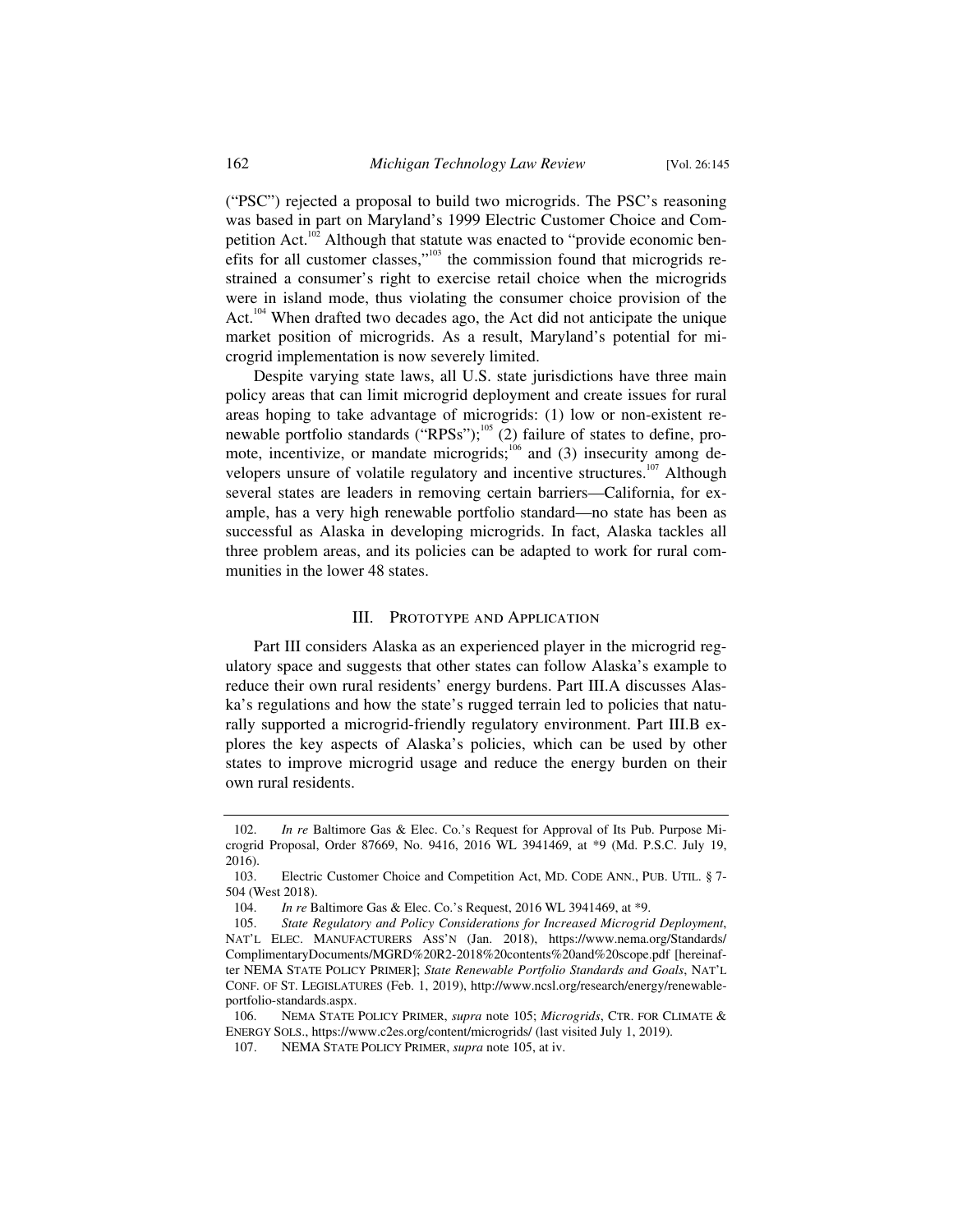#### A. *Alaska as a Microgrid Leader*

Alaska is home to 12% of the world's microgrids and 40% of the world's rural integrated system microgrids, making it the global leader in microgrid deployment.<sup>108</sup> With around 250 independent microgrids,<sup>109</sup> Alaska's microgrids have an 800-megawatt capacity, also the largest in the world.<sup>110</sup> It is a state of extremes, as one reporter put it: "[b]ig state, big energy costs, and big consumption—Alaska has it all! Small population, small microgrids, and small barriers to market access—these, too, Alaska has."<sup>111</sup>

Although most of these microgrids are fueled by diesel,  $112$  Alaska is working on renewable implementation, with around half of the communities in Alaska incorporating renewables in their diesel-based generation capacity.<sup>113</sup> The state has an economic reason for investing in renewables: energy prices in Alaska's rural areas can run \$1.00/kWh, compared to the \$0.12/ kWh median in the lower 48 states, and renewables lower the bill substantially.<sup>114</sup>

Even though Alaska is still working to add more renewables overall, there is no question that the state has been successful with microgrid deployment. Alaska's success is a product of several factors, including: clear, microgrid-friendly policies; thoughtful addition of renewables with high renewable portfolio goals; significant financial investment; and collaboration between government and private party stakeholders, universities, and researchers.

## 1. Clear Policies

Many of Alaska's rural communities are not accessible by road, only by water or air. Some are so remote that they can only have fuel delivered once or twice a year, when the ice melts enough to allow a barge to move up riv-

 <sup>108.</sup> Elisa Wood, *Could Alaska's Microgrids Seed the Globe?*, MICROGRID KNOWLEDGE (Oct. 10, 2017), https://microgridknowledge.com/alaska-microgrid/; *REAP Accomplishments*; RENEWABLE ENERGY ALASKA PROJECT, http://alaskarenewableenergy.org/ index.php/focusareas/accomplishments/ (last visited Dec. 17, 2018).

 <sup>109.</sup> Michael Houlihan & Bonnie Harvey, *Alaska Is Offering Entrepreneurs a Huge Renewable Energy Opportunity*, ENTREPRENEUR (July 29, 2018), https://www.entrepreneur.com/article/317081.

 <sup>110.</sup> Erica Martinson, *Alaska's Rural Energy Microgrids Offer a Prototype for Powering the World*, ANCHORAGE DAILY NEWS (Feb. 15, 2016), https://www.adn.com/energy/ article/alaskas-microgrids-offer-prototypye-powering-world/2016/02/15/.

 <sup>111.</sup> Houlihan & Harvey, *supra* note 109.

 <sup>112.</sup> Diesel generates 90% of electricity in the rural community. Martinson, *supra* note 110.

 <sup>113.</sup> *Id.*

 <sup>114.</sup> Koty Neelis, *Alaska Offers Renewable Energy Opportunities in an Unlikely Place,*  GREEN MATTERS (July 2018), https://www.greenmatters.com/renewables/2018/08/02/ Z2AYGL/alaska-entrepreneurs-renewable-energy-opportunity-.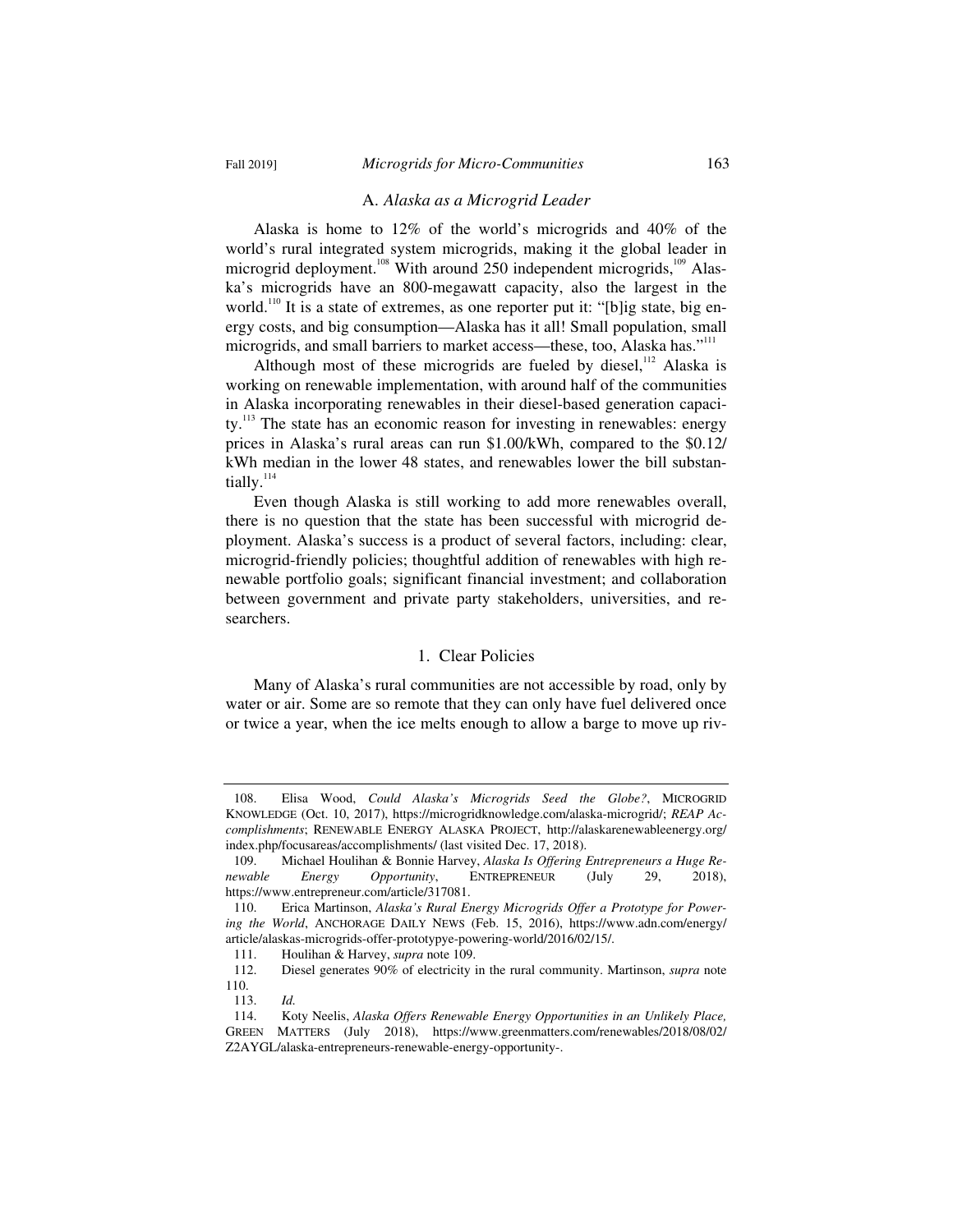er.<sup>115</sup> Given that long-distance transmission lines were (and still are) out of the question for these communities, microgrids offered the only power solution.116 Perhaps because Alaska's microgrids and energy policy developed simultaneously, the state does not explicitly define microgrids as a separate item; rather, the inclusive language in Alaska's administrative code simply encompasses microgrids.<sup>117</sup> In that sense, Alaska's energy regulations were born with—and grew up with—microgrids.

These microgrids are largely operated by Alaska's sixteen electric cooperatives; only four of the sixteen are part of Alaska's single macrogrid, known as the "Railbelt."<sup>118</sup> The rest of the cooperatives are spread among Alaska's rural areas. Importantly, electric cooperatives must receive at least 85% of their income from their members to maintain their federal taxexempt status.<sup>119</sup> Thus, it can be problematic for cooperatives in deregulated states to maintain their tax-exempt status because they must compete with other power providers for customers, relying more heavily on grants and loans—which are classified as non-member income—to fill income gaps.<sup>120</sup> Alaska, which remains regulated and where cooperatives service isolated areas, avoids this competition.<sup>121</sup>

Under the Alaska Public Utilities Regulatory Act, the definition of "utility" is expansive and includes a variety of electricity ownership models:

'public utility' or 'utility' includes every corporation whether public, cooperative, or otherwise, company, individual, or association of individuals, their lessees, trustees, or receivers appointed by a court, that owns, operates, manages, or controls any plant, pipeline, or system for

 <sup>115.</sup> *Alaskan Microgrids Offer Energy Resilience and Independence*, *supra* note 87 ("Some communities are so remote that they can only get fuel delivered once or twice a year when the ice melts and a barge can move up the river.") (quoting Erin Whitney, a researcher at the Alaska Center for Energy and Power).

 <sup>116.</sup> Cathy Cash, *The Transforming Grid: Microgrids on the Rise, from AVEC to Ocracoke to Innovation Pointe*, NAT'L RURAL ELECTRIC COOPERATIVE (Feb. 27, 2018) ("The local microgrid is the only option we have to serve these communities.") (quoting Meera Kohler, CEO of Alaska Village Electric Cooperative), https://www.cooperative.com/ remagazine/articles/Pages/electric-co-op-transforming-microgrid.aspx.

<sup>117</sup>*. See, e.g.*, ALASKA ADMIN. CODE tit. 3, § 52.500 (West 2018).

 <sup>118.</sup> Derrill Holly, *Are Microgrids the Wave of the Future?*, AM.'S ELECTRIC COOPERATIVES (June 29, 2017), https://www.electric.coop/microgrids-potential-for-alaskapower/.

 <sup>119. 26</sup> U.S.C. § 501 (2012).

 <sup>120.</sup> *See* Erin Kelly, *Bipartisan Bill Would Protect Co-ops from Losing Tax-Exempt Status*, AM.'S ELECTRIC COOPERATIVES (Apr. 4, 2019), https://www.electric.coop/bipartisanbill-would-protect-co-ops-from-losing-tax-exempt-status/.

 <sup>121.</sup> *See* Alaska Public Utilities Regulatory Act, ALASKA STAT. ANN. §§ 42.05.141- 42.05.995 (West 2018).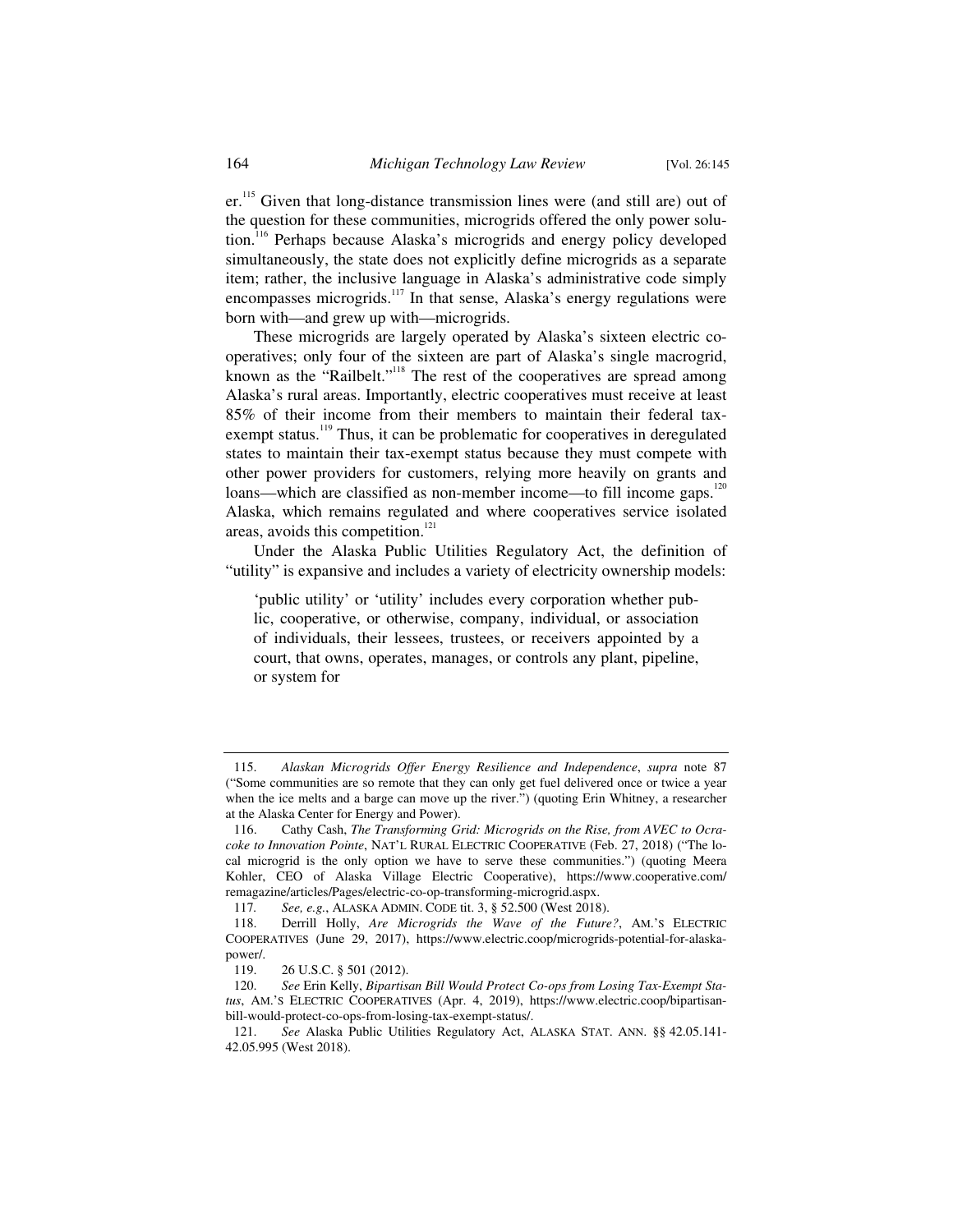(A) furnishing, by generation, transmission, or distribution, electrical service to the public for compensation[.]<sup>122</sup>

Alaska's regulatory commission "may exempt a utility, a class of utilities, or a utility service from all or a portion of [the Alaska Public Utilities Regulatory Act] if the commission finds that the exemption is in the public interest."123 In addition, electric cooperatives may *elect* to be exempt from of portions of the Act.<sup>124</sup> With so many of Alaska's microgrids administered by cooperatives, this is a useful provision to reduce costs of microgrid implementation, management, and development.

Additionally, Alaska has devoted an entire chapter of its code to rural and statewide energy programs.<sup>125</sup> This chapter establishes a rural electrification revolving loan fund to extend new electric service into an area served by a utility under a certificate of public convenience and necessity.<sup>126</sup> It also provides power cost equalization to both regulated utilities and nonregulated utilities (generally cooperatives),<sup>127</sup> grant funding for utility improvements, $128$  and grant funding for renewable energy projects.<sup>129</sup>

Alaska may have developed a microgrid policy early on out of necessity, but these policies allow investors and developers, whether public or private, to anticipate the costs and impacts of their projects without the fear that policy ambiguity will upset their efforts. This regulatory framework provided the support needed to allow microgrids to develop.

#### 2. Adding In Renewables

Most of Alaska's microgrids run on diesel fuel, but with uncertain diesel prices and the energy burden of some rural communities at a whopping 47%, Alaska is now actively developing and promoting the integration of renewables into its microgrids.<sup>130</sup> Alaska's declaration of state energy policy "encourage[s] economic development by promoting the development of renewable and alternative energy resources, including geothermal, wind, solar, hydroelectric, hydrokinetic, tidal, and biomass energy, for use by Alas $kans.$ <sup>5,131</sup>

 <sup>122.</sup> *Id.* § 42.05.990(6)(A).

 <sup>123.</sup> *Id.* § 42.05.711(d).

 <sup>124.</sup> *Id.* § 42.05.711(h).

 <sup>125.</sup> *Id.* § 42.45.010-.990.

 <sup>126.</sup> *Id.* § 42.45.020(b). 127. *Id.* § 42.45.170.

 <sup>128.</sup> *Id.* § 42.45.180.

 <sup>129.</sup> *Id.* § 42.45.045.

 <sup>130.</sup> Will Swagel, *Lowering the Cost of Rural Energy*, ALASKA BUS., Sept. 2014, at 8, 8; Derek Minemyer, *Why Gas Prices Are So High in the Last Frontier*, KTUU-TV (Dec. 30, 2018). https://www.ktuu.com/content/news/Remembering-why-gas-prices-are-so-high-in-the-Last-Frontier-503690871.html.

 <sup>131.</sup> ALASKA STAT. ANN. § 44.99.115(2)(A) (West 2018).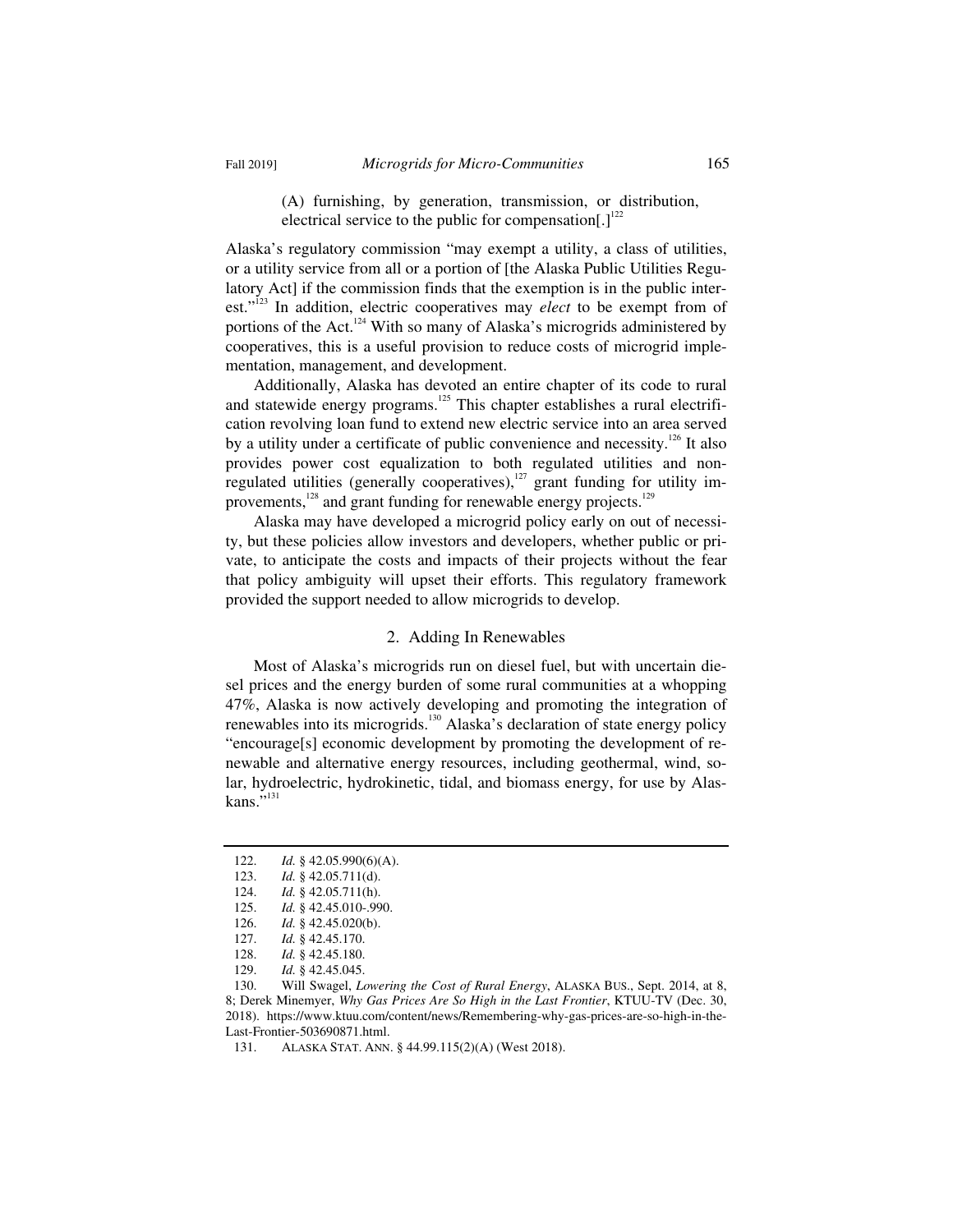In 2008, Alaska passed House Bill 152, establishing the Renewable Energy Fund, administered through the Alaska Energy Authority and discussed more fully below. In 2017, Alaska also passed a joint resolution "[u]rging the Alaska delegation in Congress to implement a renewable energy testing program in the state; supporting the development and testing of renewable energy resources in the state; and encouraging entrepreneurs to develop renewable energy projects in the state."<sup>132</sup> The resolution cites high energy prices, Alaska's "hundreds of isolated, remote microgrids that provide a unique opportunity to test integration of renewable and nonrenewable generation resources," and the legislature "encourages entrepreneurs to develop renewable energy projects in the state."<sup>133</sup>

With this background support, some Alaskan communities are now hitting high renewable generation targets. For example, Kodiak—the nation's second-largest fishing port—is at nearly 100% renewable generation.<sup>134</sup> Faced with rising diesel costs, the local electric cooperative implemented a target of 100% renewable energy in 2007 and hit the mark within the decade. Kodiak now employs an impressive combination of hydro, wind, and flywheel generation combined with batteries to power its islanded microgrid.<sup>135</sup>

#### 3. High Renewable Portfolio Standards

Alaska passed House Bill 306 in 2010, establishing a large renewable portfolio goal: 50% by 2025.<sup>136</sup> Admittedly, Alaska's goal is non-binding, and 24.9% of its energy portfolio is already composed of renewable energy from hydroelectric sources. Still, the goal is double Alaska's current renewable generation, demonstrating the state's commitment to increasing its use of renewables throughout its energy system and further paving the way for clean microgrid investment.

#### 4. Financial Investment

Over the past ten years, Alaska has invested nearly a billion dollars in microgrid technology.<sup>137</sup> Alaska itself has provided \$250 million during that time for microgrid development, more than any other state government.<sup>138</sup> In 2008, the Alaska Legislature created the Renewable Energy Fund, appropri-

 <sup>132.</sup> H.R. J. Res. 18, 30th Leg., 1st Sess. (Alaska 2017).

 <sup>133.</sup> *Id.*

 <sup>134.</sup> Rachel Waldholz, *How the Second-Busiest U.S. Fishing Port Is Powered by Wind and Water*, PBS NEWSHOUR (Nov. 1, 2017), https://www.pbs.org/newshour/show/how-thesecond-busiest-u-s-fishing-port-is-powered-by-wind-and-water.

 <sup>135.</sup> *Id.*

 <sup>136.</sup> H.B. 306, 26th Leg. (Alaska 2010); Laws Martinson, *supra* note 110; RENEWABLE ENERGY ALASKA PROJECT, *supra* note 87, at 10, 25.

 <sup>137.</sup> Martinson, *supra* note 110.

 <sup>138.</sup> Whitney, *supra* note 87; Wood, *supra* note 108.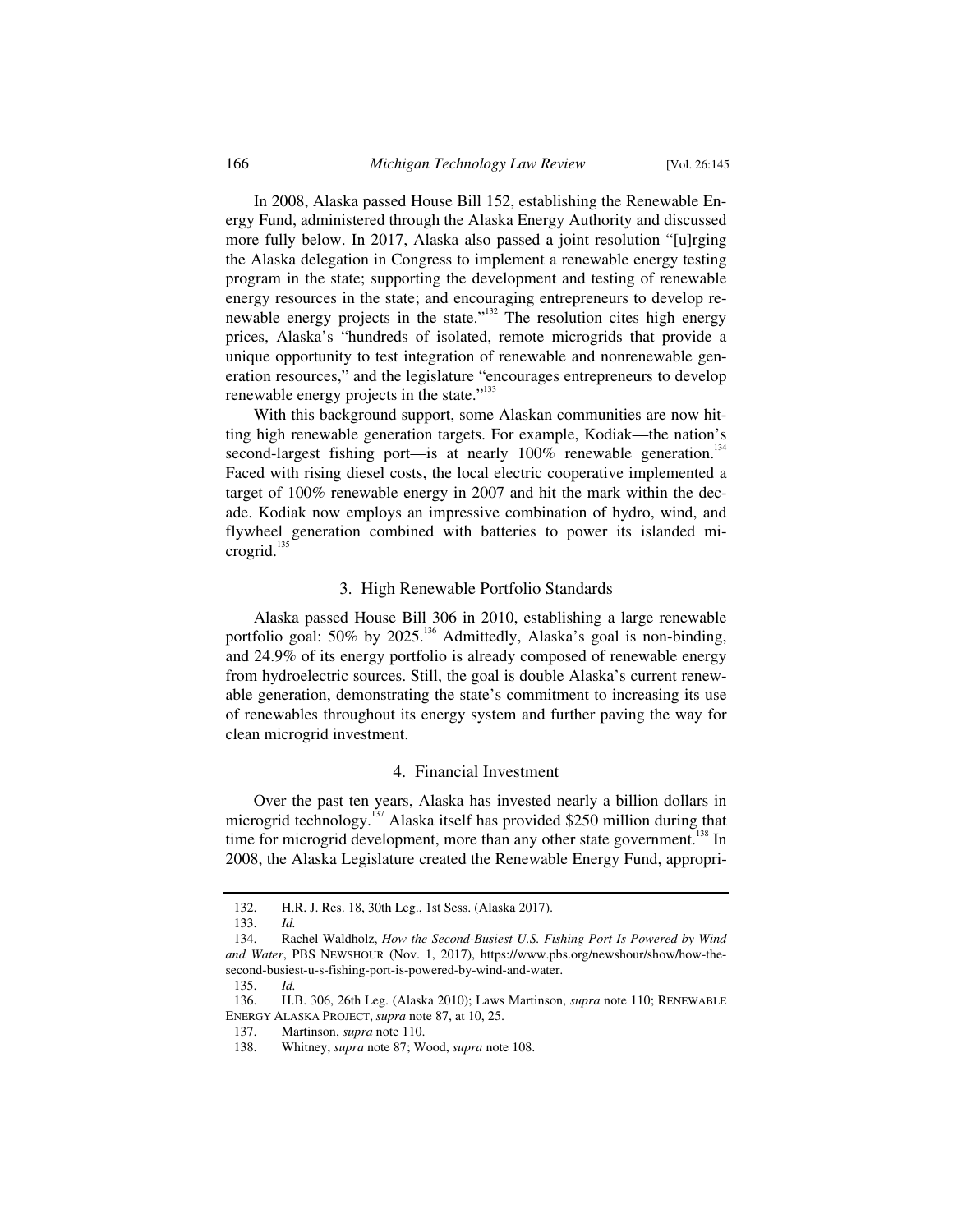ating \$50 million a year for five years to develop renewable energy projects, with a focus on areas with the highest energy costs.<sup>139</sup> The Fund was extended through 2023 and has provided assistance on 287 projects, displacing 30 million gallons of diesel fuel and reducing energy prices. $1/2$ 

The benefit-cost ratio of Alaska's renewable energy projects is 2.5, affording the state a great return on its investment.<sup>141</sup> This investment, combined with high renewable portfolio standards, provides an attractive, stable atmosphere for renewable-based microgrid development.<sup>142</sup> Moreover, Alaska recently secured another \$6.2 million in funding from the U.S. Department of Energy for a microgrid resilience project, termed Resilient Alaskan Distribution System Improvements using Automation, Network Analysis, Control, and Energy Storage ("RADIANCE").<sup>143</sup> These investments demonstrate that microgrids are clearly a priority for Alaska. As one Alaskan puts it: "It seems ironic that Alaska, known in the lower 48 for its oil pipeline, would now be promoting alternative energy. We like to say, 'If you want to make a change, put a buck on it!""<sup>144</sup>

## 5. Collaboration

Collaboration among the various public and private sectors is also an important part of Alaska's success with microgrids, and Alaska is involved in several key partnerships that place renewable energy and microgrids at the forefront of state policy. The Renewable Energy Alaska Project ("REAP"), for example, is "a coalition of large and small Alaska utilities, businesses, conservation and consumer groups, Alaska Native organizations, and municipal, state and federal entities with an interest in developing Alaska's vast renewable energy resources."<sup>145</sup> REAP works to promote Alaska as a world leader in remote, renewable microgrids, and helped craft Alaska House Bill 306 (setting renewable energy goals at 50% by 2025).  $^{146}$ Working in conjunction with the Island Institute in Maine, REAP is a

 <sup>139.</sup> RENEWABLE ENERGY ALASKA PROJECT, *supra* note 87, at 18.

 <sup>140.</sup> *Id.* (figures as of 2016).

 <sup>141.</sup> *Id.* at 18.

 <sup>142.</sup> *See id.* at 23.

 <sup>143.</sup> Naomi Klouda, *Energy Dept. Grant Aims to Harden Microgrids*, ALASKA J. COM. (Oct. 4, 2017, 12:15 PM), http://www.alaskajournal.com/2017-10-04/energy-dept-grant-aimsharden-microgrids#.XBfNfGhKg2w.

 <sup>144.</sup> Michael Houlihan & Bonnie Harvey, *Alaska Is Offering Entrepreneurs a Huge Renewable Energy Opportunity*, ENTREPRENEUR (July 29, 2018), https://www.entrepreneur.com/article/317081.

 <sup>145.</sup> *About Renewable Energy Alaska Project (REAP)*, RENEWABLE ENERGY ALASKA PROJECT, http://alaskarenewableenergy.org/index.php/about-reap/ (last visited Dec. 17, 2018).

 <sup>146.</sup> H.B. 306, 26th Leg. (Alaska 2010); RENEWABLE ENERGY ALASKA PROJECT, *supra*  note 108.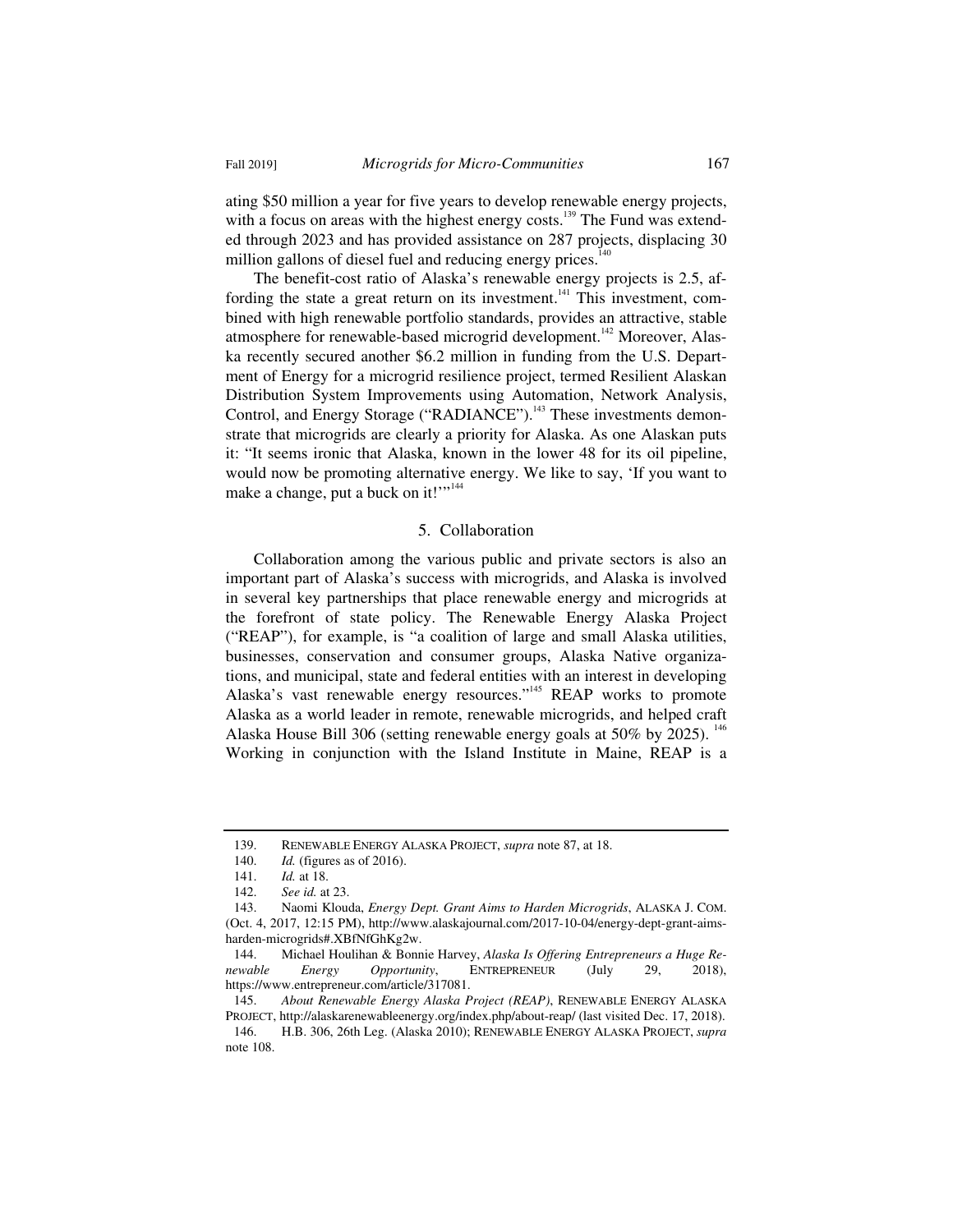founder of the Islanded Grid Resource Center, which connects islanded microgrid communities with valuable information and resources.<sup>147</sup>

In addition, the state has invested in Launch Alaska, a non-profit, startup incubator with a focus on energy. Launch Alaska receives funding from the U.S. Department of Defense, the U.S. Air Force, and the city of Anchorage, among others.<sup>148</sup> The incubator expects microgrid technology to be the focus of at least half of the thirty energy-related companies it plans to foster over a two-year period.<sup>149</sup>

Alaska is also working with the U.S. Department of Energy on the Alaska Microgrid Partnership, which has received \$1.8 million in funding "to reduce diesel fuel consumption by 50% in Alaska's remote microgrids without increasing system lifecycle costs, while improving overall system reliability, security, and resilience."<sup>150</sup> This partnership brings in heavy hitters from the research world, including the National Renewable Energy Laboratory, Lawrence Berkeley National Laboratory, Oak Ridge National Laboratory, University of Alaska Fairbanks, REAP, Intelligent Energy Systems, and the Institute for Social  $\&$  Economic Research.<sup>151</sup> These collaboration projects form an integral part of Alaska's overall energy policy, signaling Alaska's commitment to continued development of its microgrid system.

#### B*. Application for the Lower-48 States*

*"Some of the most significant barriers to microgrid deployment are created by policy and regulatory environments that were not designed to enable microgrids."* 

-National Electrical Manufacturers Association<sup>152</sup>

#### 1. Definitive Microgrid Policy Considerations

With a few exceptions, most states lack definitive microgrid policies. Regulations that fail to anticipate the interaction of microgrids with the larger macrogrid can affect microgrid ownership, operation, and design. Such failures also create unintended barriers to microgrid deployment, impose additional costs, and prevent microgrids from operating in the most

 <sup>147.</sup> H.B. 306, 26th Leg. (Alaska 2010); RENEWABLE ENERGY ALASKA PROJECT, *supra*  note 108.

 <sup>148.</sup> Wood, *supra* note 108.

 <sup>149.</sup> *Id.*

<sup>150.</sup> *GMLC 1.3.21 - Alaska Microgrid Partnership*, OFF. OF ENERGY EFFICIENCY & RENEWABLE /ENERGY, https://www.energy.gov/eere/buildings/downloads/gmlc-1321-alaskamicrogrid-partnership (last visited Dec. 17, 2018).

 <sup>151.</sup> *Id.*

 <sup>152.</sup> Gillespie & Taylor, *supra* note 74, at iii.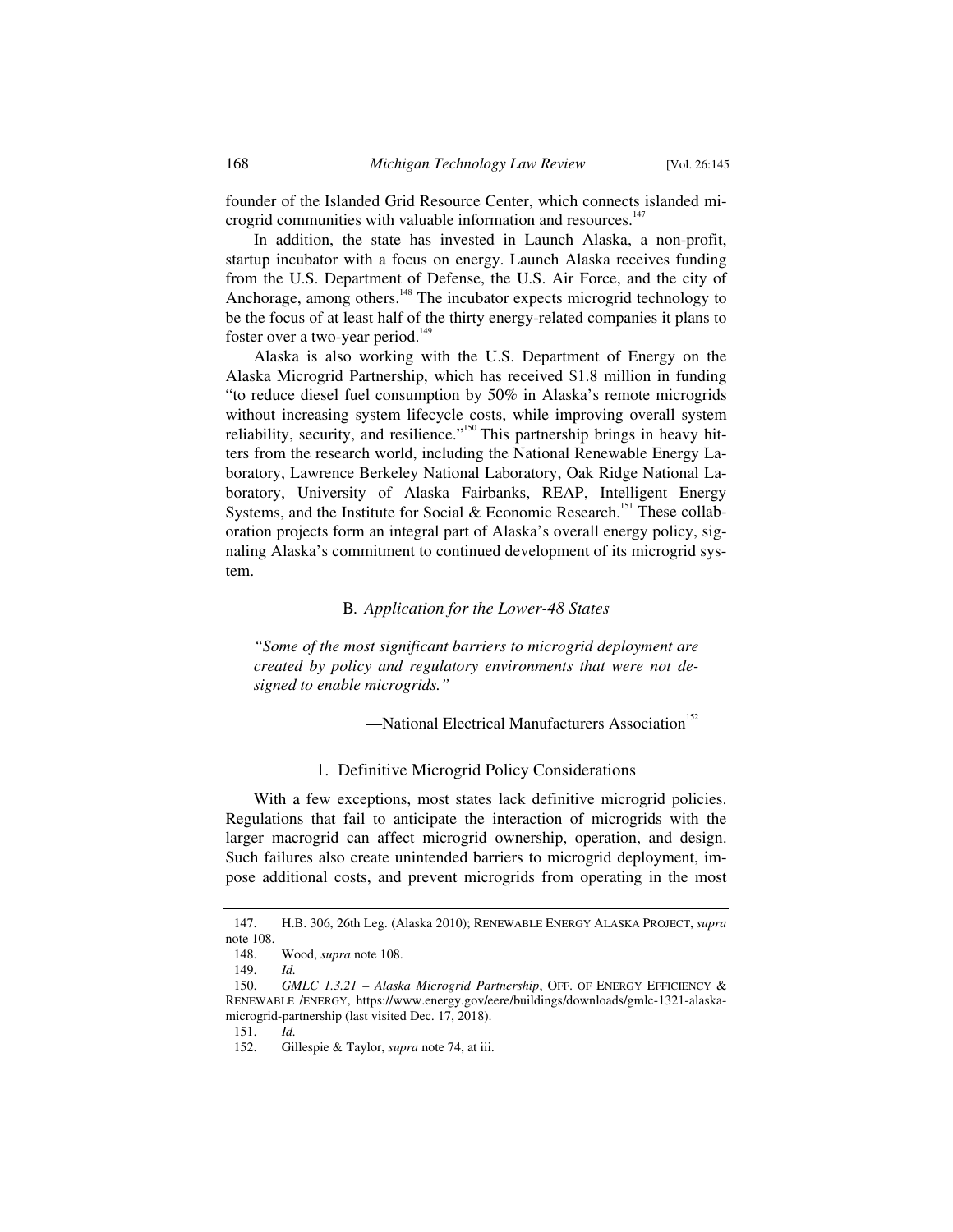economically efficient way.153 Uncertainty about how to address these issues inhibits investment in microgrid technologies.<sup>154</sup> By considering Alaska's policies as a prototype, states can take advantage of the benefits microgrids offer and ultimately reduce energy burdens on their rural communities.

First, states must comprehensively define microgrids, associated components, and their place in the state's energy landscape. This means not only defining microgrids themselves, but also detailing how microgrids will function within the larger system while considering factors favorable to microgrids inherent in the Alaskan system. These inherent factors include: (1) public utility regulation, including utility rate and market structures, production incentives, net metering, interconnections of microgrids with the macrogrid, permanent or temporary islanding capabilities and requirements, regulatory and technological barriers to islanding, energy storage and classification of storage, advanced utility metering and billing infrastructure, and ownership structures (including utility franchises and free-market structures with restrictions on generation and transmission/distribution assets); (2) locally available renewable energy generation resources, including wind, solar, geothermal, hydroelectric, hydrokinetic, biomass, and combined systems; (3) stakeholder incentives, including resource allocation, cost allocation with consideration of initial capital costs and financing, private financing, and alternatives to traditional financing (e.g., Green Banks<sup>155</sup>); (4) land use, including rights of way, permitting requirements, cultural issues, building codes, zoning ordinances, land constraints, and eminent domain authority; (5) data sharing, grid congestion, and grid layout; (6) consumer awareness; (7) overlapping jurisdictions; (8) skilled workforce development; and (9) public–private partnerships.

States that refuse to undergo the process of defining their microgrid systems will lag behind states with clear policy. States with ambiguous regulatory environments will also continue to have trouble attracting developers, or convincing utilities, to invest in technologies and capital improvements. This is especially true in deregulated states because utilities there are unlikely to make risky investments up front, even though these investments are needed to overcome barriers to utility ownership of microgrids or to take steps that would encourage private ownership of microgrids.<sup>15</sup>

To illustrate the complexity of the issue, consider energy storage. In some deregulated states, utilities are limited to owning and operating trans-

 <sup>153.</sup> *Id.*

 <sup>154.</sup> *Id.*

<sup>155</sup>*. What is a Green Bank?*, GREEN BANK NETWORK, https://greenbanknetwork.org/ what-is-a-green-bank-2/ (last visited Oct. 13, 2019) ("A Green Bank is a publicly capitalized entity established specifically to facilitate private investment into domestic low carbon, climate resilient (LCR) infrastructure and other green sectors such as water and waste management.").

 <sup>156.</sup> Gillespie & Taylor, *supra* note 74, at iv.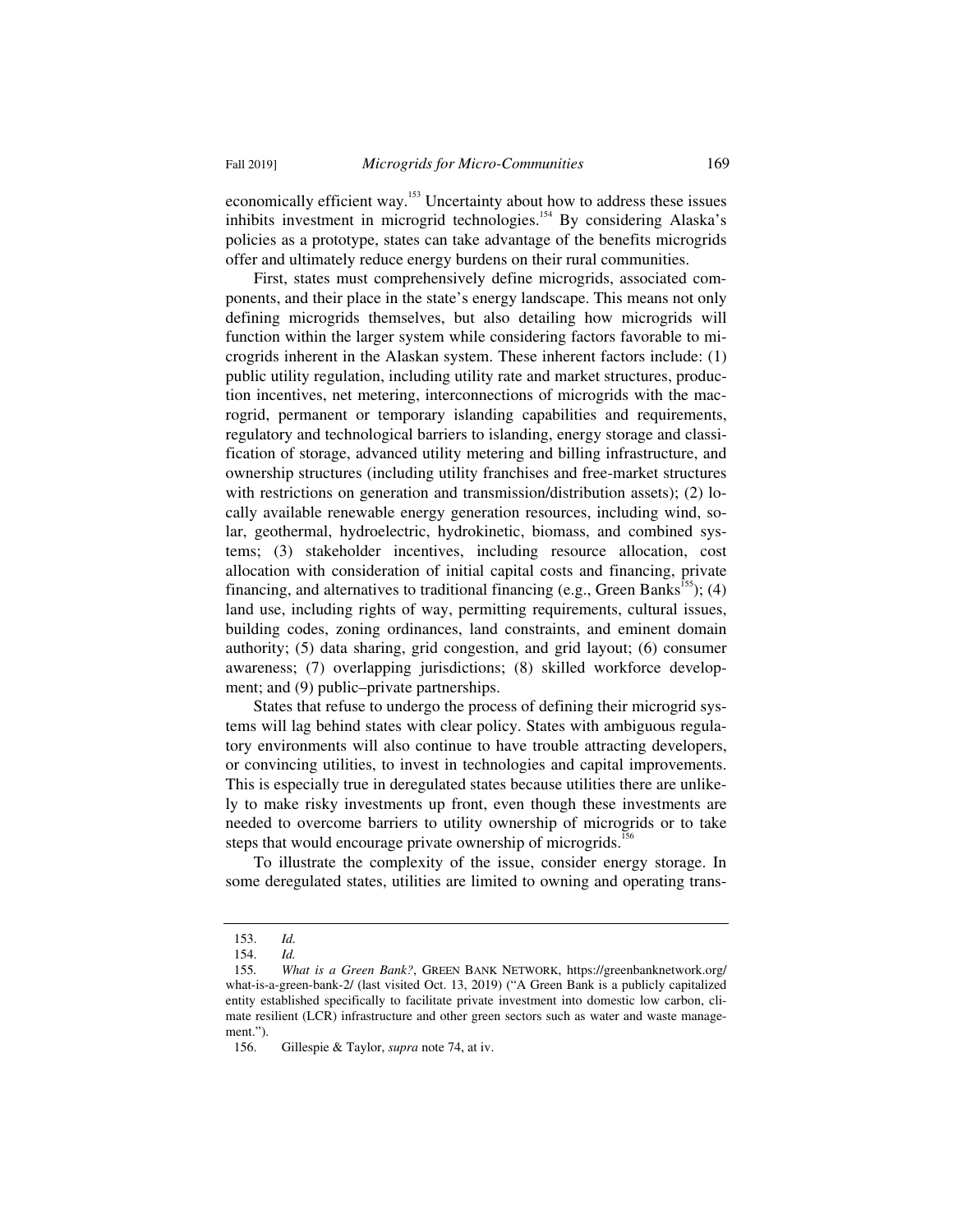mission and distribution infrastructure while nonutility parties are limited to owning and operating generation assets.<sup>157</sup> But energy storage, an essential element for microgrids running on renewables, shares common features with both transmission/distribution assets and generation facilities. This means that utilities in deregulated states are prohibited from (or severely limited in) owning energy storage systems if storage is classified as generation, rather than transmission/distribution.

On the other hand, thoughtful integration of microgrids can overcome the foreseeable barriers of a deregulated system. For example, New York's PSC barred utility ownership of DERs in 2015 as part of its overhaul of the electric industry with the intention of *more* reliance on DERs.<sup>158</sup> But New York did this as part of a larger plan to develop markets for DERs, not as a side effect of market deregulation.<sup>159</sup> Thus, it is imperative that states set clear definitions designed with modern technology in mind to avoid ambiguity and resulting unintended consequences.

Alaska developed its energy rules to work with small cooperatives and widely islanded microgrids, making microgrids part of the utilities' purview. In many states, however, rules exist to protect incumbent utilities and their exclusive territories. As a result, microgrids in these states exist on the customer side of the meter, serving just one, or a few, directly connected customers.<sup>160</sup> In such situations, the states can put into place certain policies—discussed below—that will allow microgrid development to move forward.

All of Alaska's sixteen cooperatives are generation-and-distribution cooperatives, producing all or most of their own power.<sup>161</sup> Cooperatives are not as common in other states, which should consider integrating a cooperativetype model with their investor-owned utility environments. Regulations designed for utilities can create problems for microgrid integration from which Alaskan cooperatives are exempt. One workaround for free-market states, where utilities are often prohibited from owning any generation assets, would be to allow utilities to own microgrids with renewable generation. Alternatively, free-market states could incentivize microgrid generation development with guaranteed utility connections.

In traditionally regulated states, utilities maintain monopolies over geographic service areas. Exempting microgrids from the utility's exclusive

 <sup>157.</sup> Stuart Solsky et al., *Energy Storage: Ready for Takeoff*, LAW360 (Oct. 2, 2018), https://www.law360.com/california/articles/1087701.

 <sup>158.</sup> William Opalka & Rich Heidorn Jr., *New York PSC Bars Utility Ownership of Distributed Energy Resources*, RTO INSIDER (Mar. 3, 2015), https://www.rtoinsider.com/newyork-rev-der-13376/.

 <sup>159.</sup> *Id.*

 <sup>160.</sup> Matt Grimley, *Breaking the Macro Barriers to Microgrids*, RENEWABLE ENERGY WORLD (Mar. 14, 2016), https://www.renewableenergyworld.com/ugc/articles/2016/03/ breaking-the-macro-barriers-to-microgrids.html.

 <sup>161.</sup> Holly, *supra* note 118.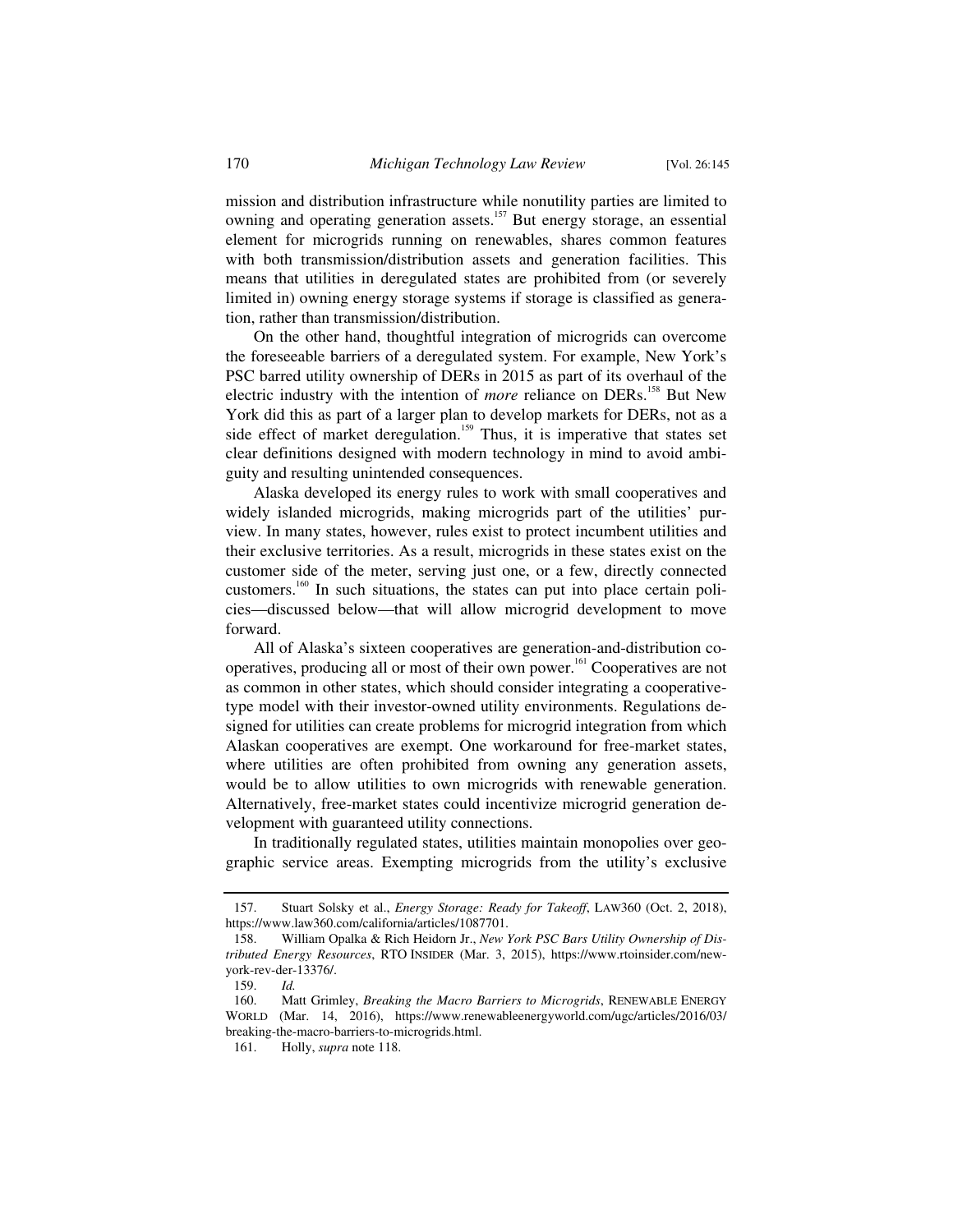service areas could allow microgrids to be placed where they would provide the most use. Moreover, easing regulatory burdens on small, non-utility microgrids could allow rural areas to develop more microgrids. Combining microgrid development with policies that do not prohibit interconnection could allow non-traditional ownership models, such as community solar programs, to integrate into the system.

Another regulatory problem is capacity limits on interconnections with existing utilities. While some rural areas may best benefit from islanded microgrids, they will likely take advantage of existing distribution infrastructure. This means that, even if the microgrid is completely islanded, its generation must connect with the current local distribution system (and sever longer transmission feeder lines if intending to be fully islanded). For this to happen, states must ease the capacity limits on distributed energy and create an easy process for interconnection and disconnection.

Unlike Alaska, most states' energy policies were not developed in conjunction with microgrids. Hence, definitions of "public utility" may hinder microgrid development, and, depending on the state's current statutory language complexity, it may be easier to just exempt microgrids from this definition while simultaneously providing a clear, separate definition of microgrids and their place in the state's energy system.<sup>162</sup>

#### 2. Renewable Portfolio Standards

States with strong RPSs encourage development of DERs, which are the source of generation for microgrids.<sup>163</sup> Since 2000, approximately half of the growth in U.S. renewable-energy generation can be attributed to state renewable-energy requirements.164 Solar photovoltaics are the most common microgrid generation technology in the US,<sup>165</sup> but states should focus on whatever renewable clean energy is most available to them. Illinois' RPS policy, for example, requires that 75% of renewable energy under the RPS come from wind.<sup>166</sup>

It is no coincidence that states with strong RPS policies, like New York and California, experience significant DER deployment. In contrast, Tennessee, a state with no RPS policy, has very few DERs and only one microgrid.167 As Alaskan communities like Kodiak have shown, renewables

 <sup>162.</sup> *See* Elisa Wood, *Five Policies Blocking Microgrids (From a Veteran of Local Energy Wars)*, MICROGRID KNOWLEDGE (Apr. 1, 2016), https://microgridknowledge.com/ policies-blocking-microgrids/.

 <sup>163.</sup> Gillespie & Taylor, *supra* note 74, at v.

 <sup>164.</sup> *State Renewable Portfolio Standards and Goals*, NAT'L CONF. STATE LEGISLATURES, (Oct. 23, 2019), http://www.ncsl.org/research/energy/renewable-portfoliostandards.aspx.

 <sup>165.</sup> Gillespie & Taylor, *supra* note 74, at v.

 <sup>166.</sup> *Id.*

 <sup>167.</sup> *Id.*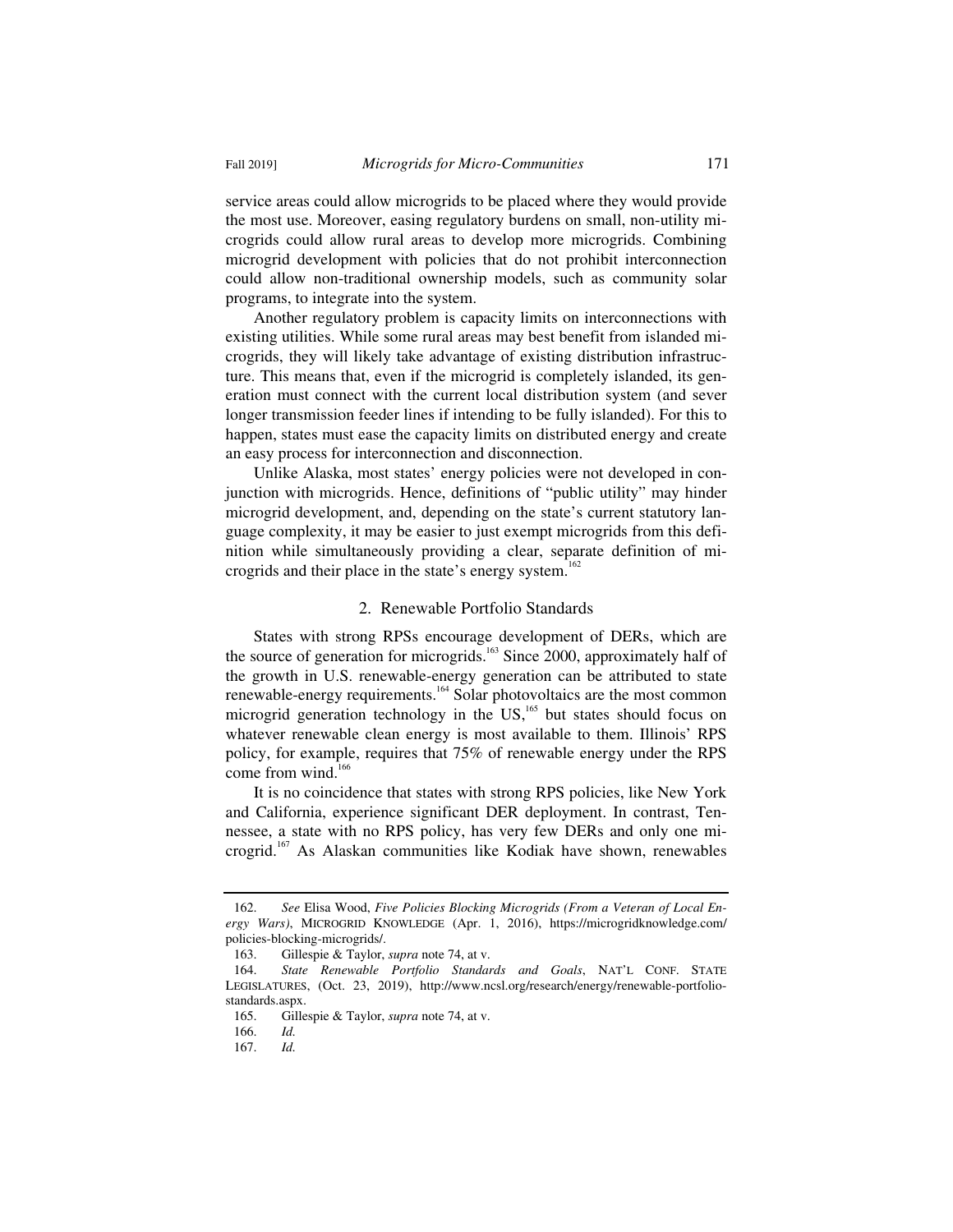offer a viable solution for energy generation in rural areas, and using clean renewable energy to power microgrids will lower fuel cost and further ease the energy burden on these communities.<sup>168</sup>

#### 3. Financial Investment

After clarifying their microgrid policy, states should then consider financial investment options for renewably sourced microgrid development. This funding can include outright funding, like Alaska's Renewable Energy Fund, and should consider training for microgrid operation and maintenance along with development.

States can reduce reliance on subsidies by improving access to low-cost capital, such as revolving loan funds and "green bank" concepts that leverage public money to attract private investment.<sup>169</sup> Green banks are public or nonprofit entities designed to drive private capital into market gaps in order to accelerate investment in clean energy.<sup>170</sup> Specifically, green banks help by securing low-cost capital for clean energy projects, $171$  focusing on commercially viable technologies, and using traditional finance tools—bonds, colending with banks, and insuring or credit-enhancing private loans—to fund projects.<sup>172</sup> Connecticut and New York, for example, both issue bonds leading to the sale of clean energy loan portfolios on the secondary market.<sup>173</sup> Florida, however, leverages private money into clean energy loans for people with low-to-moderate income.174 Further, Connecticut, New York, California, Rhode Island, and Hawaii have already taken legislative measures to allow for the formation of green banks.<sup>175</sup> Other states could follow their example.

Working in conjunction with green banks, states could also modify their property assessed clean energy ("PACE") models to include a larger subset of the population. PACE, a financing mechanism for energy efficiency and renewable energy improvements on private property, allows a property

 <sup>168.</sup> This is not to say that initial investment in microgrids will be free, but rather that the overall costs to communities will be reduced with the renewably, locally generated power, reducing both fuel and transmission costs over the current long-distance transmission model currently in place.

 <sup>169.</sup> Penny Gage, *Alaska's Microgrid Experience Applied Across Borders*, ATLANTIC COUNCIL: NEW ATLANTICIST (Oct. 19, 2016), https://www.atlanticcouncil.org/blogs/newatlanticist/alaska-s-microgrid-experience-applied-across-borders.

 <sup>170.</sup> *What Is a Green Bank?*, *supra* note 155.

 <sup>171.</sup> *Green Banks*, NAT'L RENEWABLE ENERGY LAB., https://www.nrel.gov/state-localtribal/basics-green-banks.html (last visited Dec. 17, 2018).

 <sup>172.</sup> U.S. DEP'T OF ENERGY, ENERGY INVESTMENT PARTNERSHIPS: HOW STATE AND LOCAL GOVERNMENTS ARE ENGAGING PRIVATE CAPITAL TO DRIVE CLEAN ENERGY INVESTMENT 1 (2015), https://www.energy.gov/sites/prod/files/2016/01/f28/Energy%20 Investment%20Partnerships.pdf.

 <sup>173.</sup> *Id.*

 <sup>174.</sup> *Id.*

 <sup>175.</sup> *See generally id.*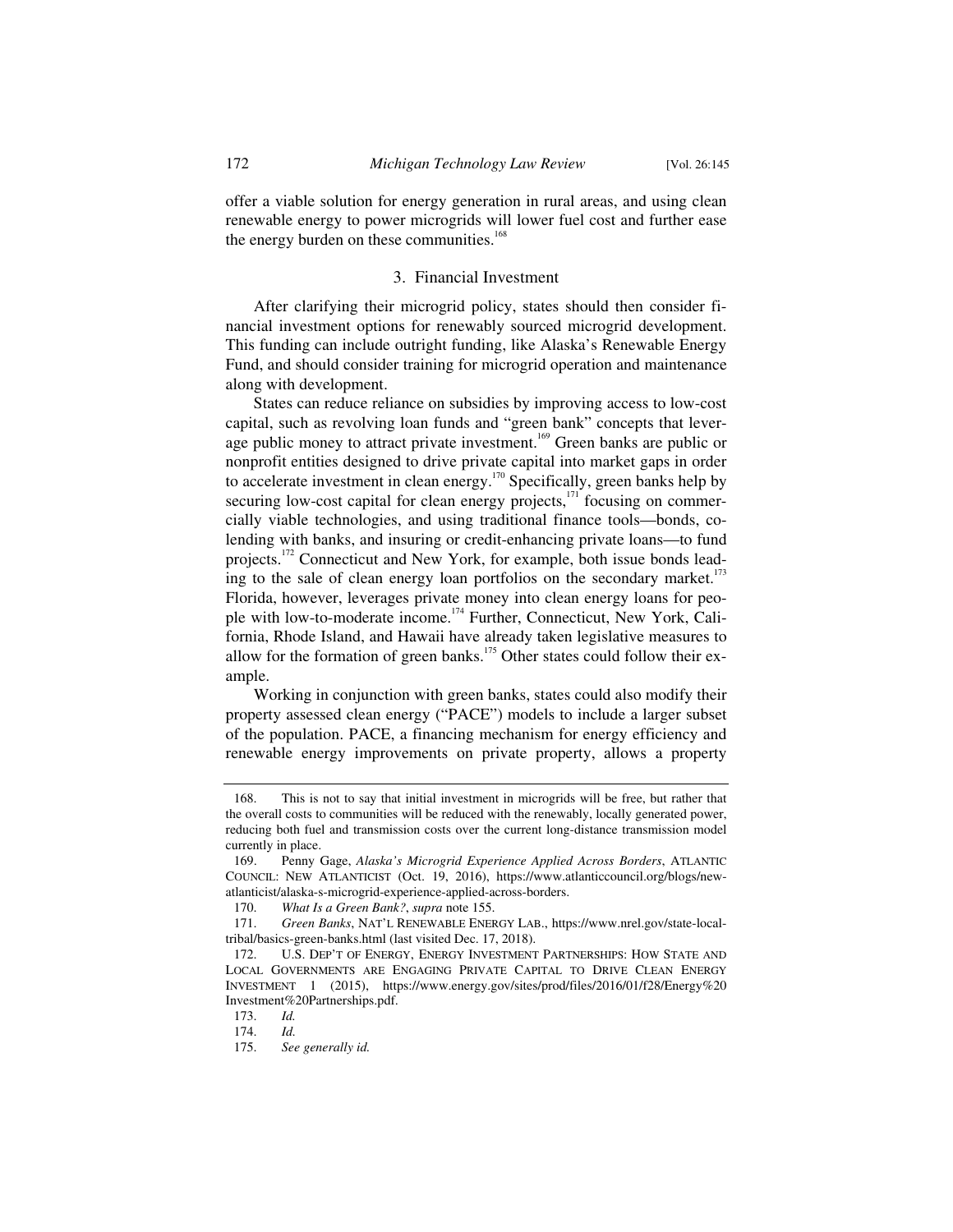owner to finance the up-front cost of property improvements and then repay the costs over time through a voluntary property tax assessment.<sup>176</sup> States have various forms of PACE financing, with some limiting use to particular geographic areas or only allowing commercial entities to take advantage of the program. Expanding the use of PACE to unserved constituents could help microgrid projects get off the ground.

#### 4. Collaboration

Alaska has been largely successful with its collaborative approach, especially in its recent renewable-based microgrid efforts. Because of these efforts, much research is being done or is already accomplished on successful implementation of renewable microgrids in rural areas. States can take advantage of the available information through organizations like the Islanded Grid Resource Center. Deregulated states, in particular, can benefit by reviewing new legislation in other deregulated states like California and New York, both of which are in the process of expanding their microgrid systems in urban and rural areas.<sup>177</sup> California, for example, is collaborating with its Energy Commission, the California Public Utilities Commissions, and the California Independent System Operator to develop a "Roadmap" for commercializing microgrids in California.<sup>178</sup>

States can also consider Alaska as a prototype for their own systems. Alaska has no intention of hoarding its hard-earned information. Indeed, as Erin Whitney, a researcher at the Alaska Center for Energy and Power, University of Alaska Fairbanks, states, "We would love to share our expertise with microgrids and data from microgrid systems with communities whether they are in the Arctic or not, and we hope to learn from others experience as well."<sup>179</sup> There is no need for states to start from scratch.

#### **CONCLUSION**

The current energy policy in the United States is failing the country's rural residents, who continue to experience high energy burdens. The NAS, though helpful to the U.S. in terms of carbon reduction and costs in urban

 <sup>176.</sup> *Property Assessed Clean Energy Programs*, OFF. OF ENERGY EFFICIENCY & RENEWABLE ENERGY, https://www.energy.gov/eere/slsc/property-assessed-clean-energyprograms (last visited Dec. 17, 2018).

 <sup>177.</sup> Sarah Rubenoff, *New York Paves the Way to Understanding Microgrid Utility Requirements,* MICROGRID KNOWLEDGE (June 29, 2018), https://microgridknowledge.com/ microgrid-utility-requirements-new-york/; Elisa Wood, *California Bill Would Make It Easier to Develop Clean Energy Microgrids; Nixes Fossil Fuels*, MICROGRID KNOWLEDGE (July 9, 2018), https://microgridknowledge.com/clean-energy-microgrids-california-bill/.

 <sup>178.</sup> *California Microgrid Roadmap*, CA. ENERGY COMM'N, https://www.energy.ca.gov/research/microgrid/ (last visited Dec. 17, 2018).

 <sup>179.</sup> *Alaska Microgrids Offer Energy Resilience and Independence*, *supra* note 87 (alteration in original).